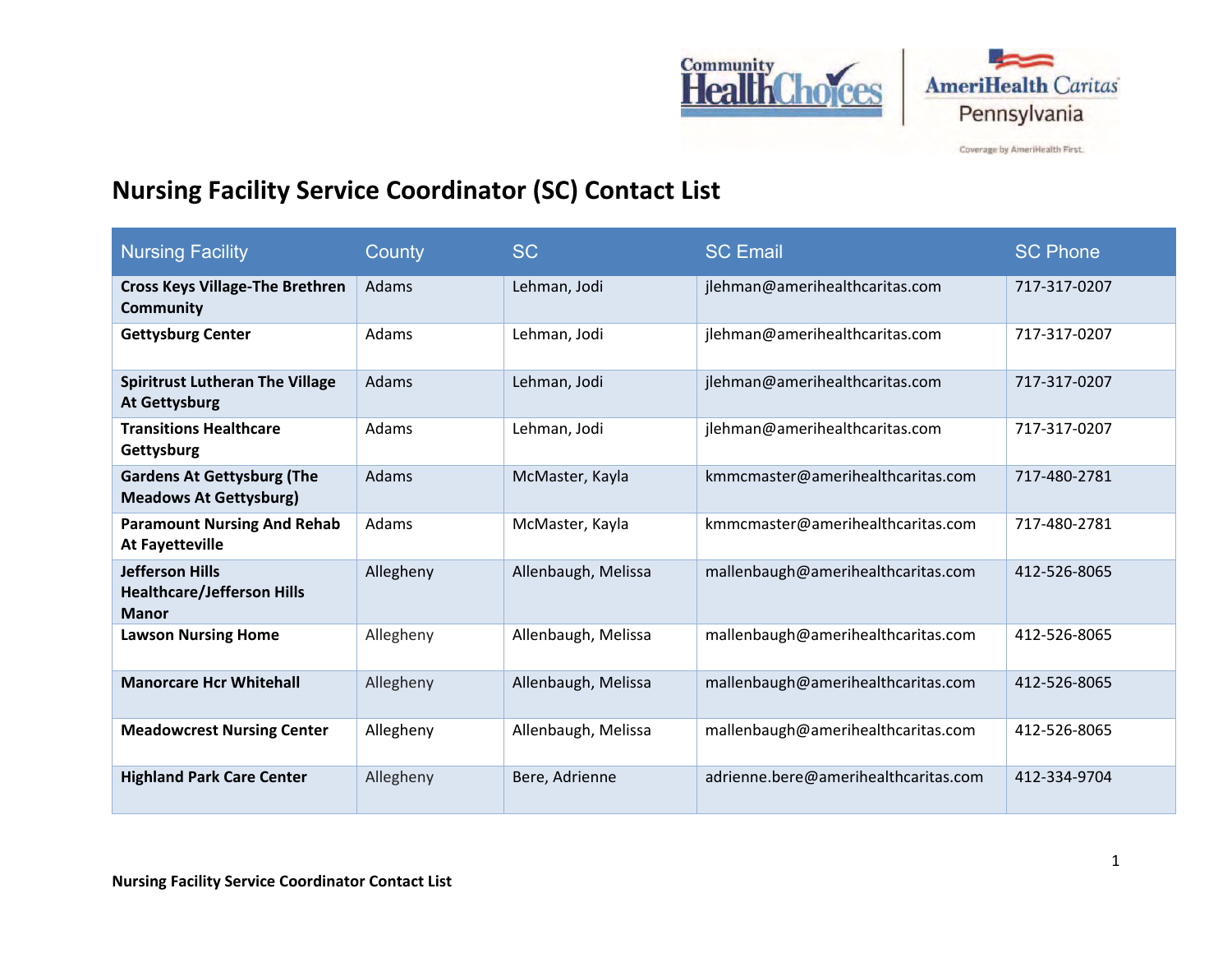| <b>Baldwin Health Center</b>                                                                  | Allegheny | Brown, Shannon       | srbrown@amerihealthcaritas.com             | 412-660-9973 |
|-----------------------------------------------------------------------------------------------|-----------|----------------------|--------------------------------------------|--------------|
| <b>Village At Pennwood</b>                                                                    | Allegheny | Brown, Suzanne       | Suzanne.Brown@amerihealthcaritas.com       | 412-420-4895 |
| <b>Manorcare Bethel Park Hcr</b>                                                              | Allegheny | Cain, Jennifer       | jcain@amerihealthcaritas.com               | 412-491-8073 |
| <b>Asbury Health Center</b>                                                                   | Allegheny | Campbell, Hannah     | hannah.campbell@amerihealthcaritas.co<br>m | 412-880-3857 |
| <b>Marian Manor Inc.</b>                                                                      | Allegheny | Campbell, Hannah     | hannah.campbell@amerihealthcaritas.co<br>m | 412-880-3857 |
| <b>Oakmont Center For N &amp; R</b>                                                           | Allegheny | Castle, Mallory      | mcastle@amerihealthcaritas.com             | 412-522-4802 |
| <b>Willows Of Presyterian,</b><br>The/Psc-Oakmont                                             | Allegheny | Castle, Mallory      | mcastle@amerihealthcaritas.com             | 412-522-4802 |
| <b>Kane Regional Scott</b>                                                                    | Allegheny | Champ, Colleen       | cchamp@amerihealthcaritas.com              | 412-477-0937 |
| <b>Golden Living Mt. Lebanon/Mt</b><br><b>Lebanon Rehabilitation &amp;</b><br><b>Wellness</b> | Allegheny | Danilchak, Katherine | kdanilchak@amerihealthcaritas.com          | 412-559-9531 |
| <b>Canterbury Place</b>                                                                       | Allegheny | Delgado, Kayla       | kayla.delgado@amerihealthcaritas.com       | 412-508-0907 |
| <b>Southwestern Nursing</b><br>Care/Rehab                                                     | Allegheny | Delgado, Kayla       | kayla.delgado@amerihealthcaritas.com       | 412-508-0907 |
| <b>Vincentian Demarillac</b>                                                                  | Allegheny | Delgado, Kayla       | kayla.delgado@amerihealthcaritas.com       | 412-508-0907 |
| <b>Cheswick Rehab &amp;</b><br><b>Wellness/Consulate Health</b><br>Care                       | Allegheny | Falepaini, Sara      | sfalepaini@amerihealthcaritas.com          | 412-518-2160 |
| <b>Platinum Ridge Center</b>                                                                  | Allegheny | Falepaini, Sara      | sfalepaini@amerihealthcaritas.com          | 412-518-2160 |
| <b>Baptist Homes Nursing Center</b>                                                           | Allegheny | Filippini, Agustina  | afilippini@amerihealthcaritas.com          | 878-670-6743 |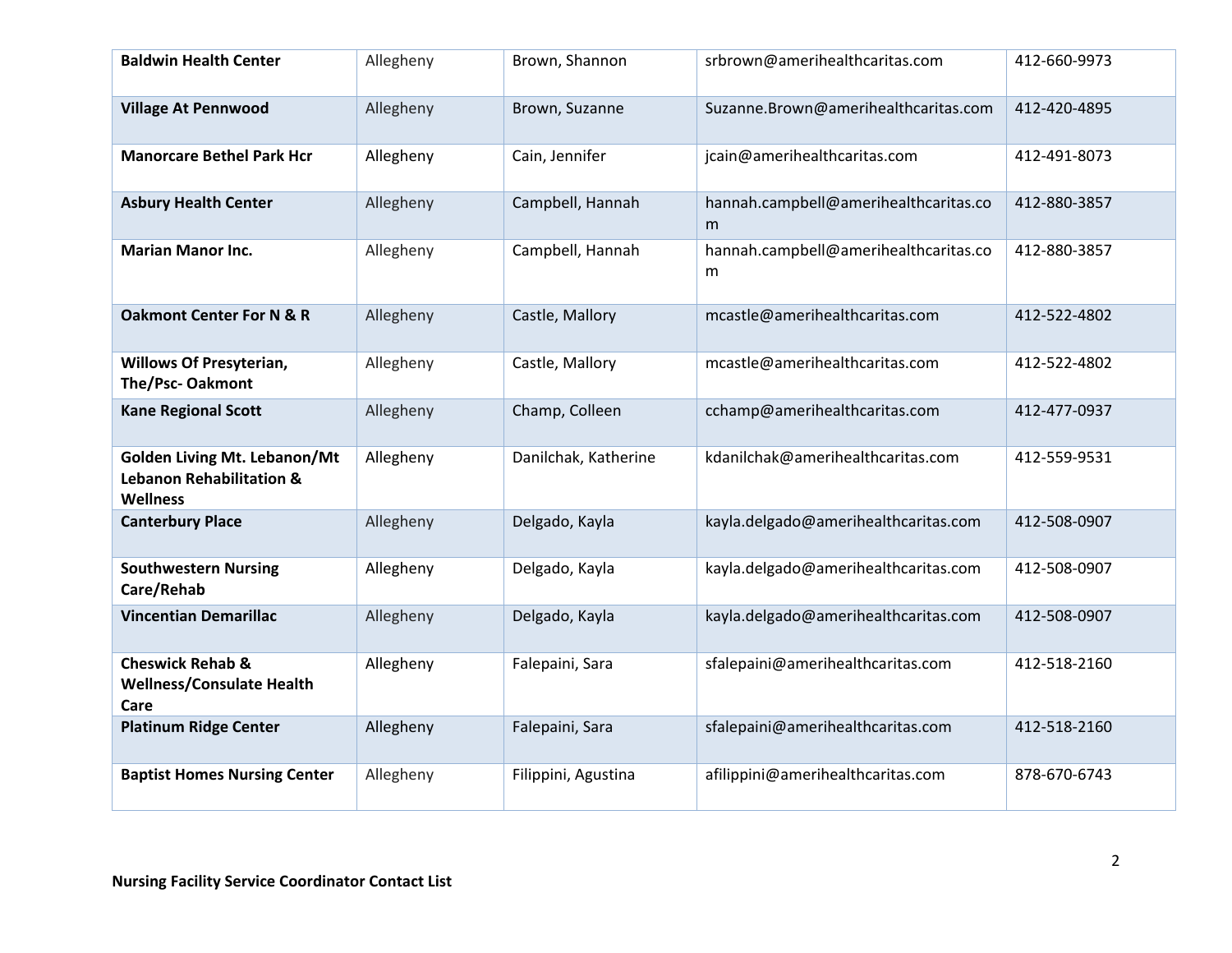| <b>Bridgeville Rehab &amp; Care</b>                                           | Allegheny | Filippini, Agustina                | afilippini@amerihealthcaritas.com                                 | 878-670-6743                 |
|-------------------------------------------------------------------------------|-----------|------------------------------------|-------------------------------------------------------------------|------------------------------|
| <b>Friendship Village Of South Hills</b>                                      | Allegheny | Filippini, Agustina                | afilippini@amerihealthcaritas.com                                 | 878-670-6743                 |
| <b>Kane Regional Glen Hazel</b>                                               | Allegheny | Jones, Lindsay<br>Lanier, Courtney | ljones2@amerihealthcaritas.com<br>claniear@amerihealthcaritas.com | 412-584-6634<br>412-518-0240 |
| <b>Eldercrest Nursing Center</b>                                              | Allegheny | Lanier, Courtney                   | claniear@amerihealthcaritas.com                                   | 412-518-0240                 |
| <b>Lgar Health &amp; Rehab Center</b>                                         | Allegheny | Larkins, Dyan                      | dyan.larkins@amerihealthcaritas.com                               | 412-480-7448                 |
| <b>Manorcare Shadyside</b>                                                    | Allegheny | Larkins, Dyan                      | dyan.larkins@amerihealthcaritas.com                               | 412-480-7448                 |
| <b>Golden Living</b><br><b>Monroeville/Monroeville</b><br><b>Rehab Center</b> | Allegheny | Laughery, Lisa                     | lisa.laughery@amerihealthcaritas.com                              | 412-495-7831                 |
| <b>Manorcare Monroeville</b>                                                  | Allegheny | Laughery, Lisa                     | lisa.laughery@amerihealthcaritas.com                              | 412-495-7831                 |
| <b>Upmc Seneca Place</b>                                                      | Allegheny | Laughery, Lisa                     | lisa.laughery@amerihealthcaritas.com                              | 412-495-7831                 |
| <b>Kane Regional - Ross</b>                                                   | Allegheny | Mancu, Jolene                      | jmancu@amerihealthcaritas.com                                     | 878-670-6832                 |
| <b>Manorcare North Hills</b>                                                  | Allegheny | Martin, Joel                       | jmmartin@amerihealthcaritas.com                                   | 412-510-9641                 |
| <b>Little Sisters Of The Poor</b>                                             | Allegheny | Monahan, Kathleen                  | kmonahan@amerihealthcaritas.com                                   | 412-297-2457                 |
| <b>Masonic Village Sewickley</b>                                              | Allegheny | Monahan, Kathleen                  | kmonahan@amerihealthcaritas.com                                   | 412-297-2457                 |
| <b>Reformed Presbyterian Home</b>                                             | Allegheny | Monahan, Kathleen                  | kmonahan@amerihealthcaritas.com                                   | 412-297-2457                 |
| <b>School Sisters Of St Francis</b>                                           | Allegheny | Monahan, Kathleen                  | kmonahan@amerihealthcaritas.com                                   | 412-297-2457                 |
| <b>Vincentian Home</b>                                                        | Allegheny | Monahan, Kathleen                  | kmonahan@amerihealthcaritas.com                                   | 412-297-2457                 |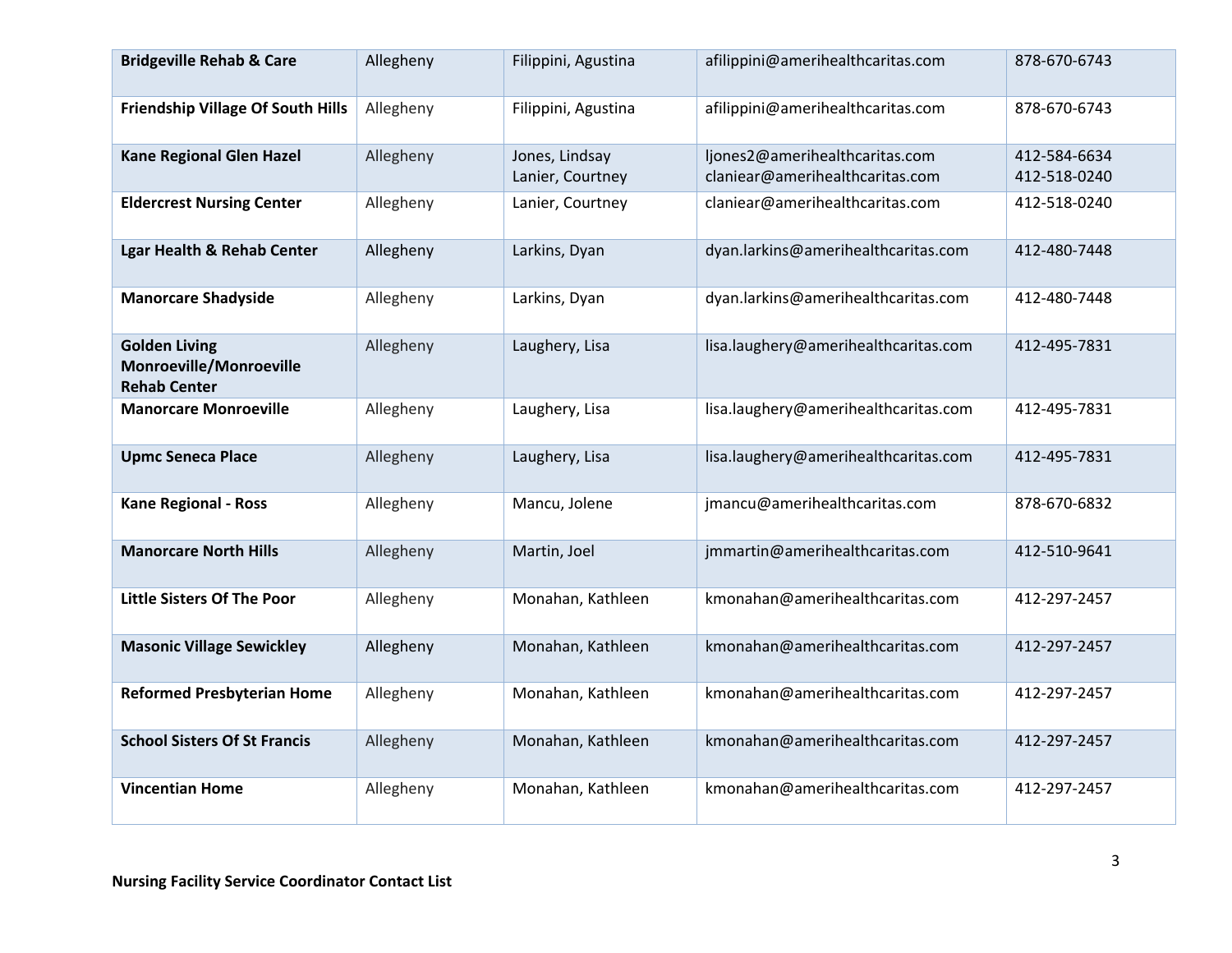| <b>Wexford Healthcare Center</b>                                     | Allegheny | Monahan, Kathleen                  | kmonahan@amerihealthcaritas.com                                        | 412-297-2457                 |
|----------------------------------------------------------------------|-----------|------------------------------------|------------------------------------------------------------------------|------------------------------|
| <b>Manorcare Greentree</b>                                           | Allegheny | Nixon, Donyell                     | dnixon@amerihealthcaritas.com                                          | 412-389-7608                 |
| <b>Kane Regional Mckeesport</b>                                      | Allegheny | Oddo, Kathleen                     | koddo@amerihealthcaritas.com                                           | 412-660-9630                 |
| <b>Riverside Care Center</b>                                         | Allegheny | Oddo, Kathleen                     | koddo@amerihealthcaritas.com                                           | 412-660-9630                 |
| <b>Concordia At The</b><br>Cedars/Concordia Of<br><b>Monroeville</b> | Allegheny | Onderko, Pamela                    | panzur@amerihealthcaritas.com                                          | 412-660-9946                 |
| <b>Forbes Center For</b><br><b>Rehab/Cornerview</b>                  | Allegheny | Onderko, Pamela                    | panzur@amerihealthcaritas.com                                          | 412-660-9946                 |
| <b>Upmc Heritage Place</b>                                           | Allegheny | Onderko, Pamela                    | panzur@amerihealthcaritas.com                                          | 412-660-9946                 |
| <b>Woodhaven Care Center</b>                                         | Allegheny | Onderko, Pamela                    | panzur@amerihealthcaritas.com                                          | 412-660-9946                 |
| West Hills Health &<br>Rehab/West Hills H & R Ctr                    | Allegheny | Schlosser, Jennifer                | jschlosser@amerihealthcaritas.com                                      | 412-522-3516                 |
| <b>North Hills Health &amp; Rehab</b><br><b>H&amp;R</b>              | Allegheny | Shoup, Heather                     | hshoup@amerihealthcaritas.com                                          | 412-660-7351                 |
| <b>Squirrel Hill Center/Rehab And</b><br>Wellness/R&H                | Allegheny | Spencer, Jennifer                  | jspencer@amerihealthcaritas.com                                        | 412-445-2998                 |
| <b>Manorcare Pittsburgh</b>                                          | Allegheny | Spencer, Jennifer<br>Larkins, Dyan | jspencer@amerihealthcaritas.com<br>dyan.larkins@amerihealthcaritas.com | 412-445-2998<br>412-480-7448 |
| <b>Caring Heights</b>                                                | Allegheny | Thomas, Claire                     | cdeaton@amerihealthcaritas.com                                         | 412-310-8144                 |
| <b>Charles Morris Nursing And</b><br>Rehab/N & R Ctr                 | Allegheny | Thomas, Claire                     | cdeaton@amerihealthcaritas.com                                         | 412-310-8144                 |
| <b>Manor Care Northside/Sky Vue</b><br><b>Terrace</b>                | Allegheny | Thomas, Claire                     | cdeaton@amerihealthcaritas.com                                         | 412-310-8144                 |
| <b>Harmar Village Care Center</b>                                    | Allegheny | Toby, Michelle                     | mtoby@amerihealthcaritas.com                                           | 412-660-1766                 |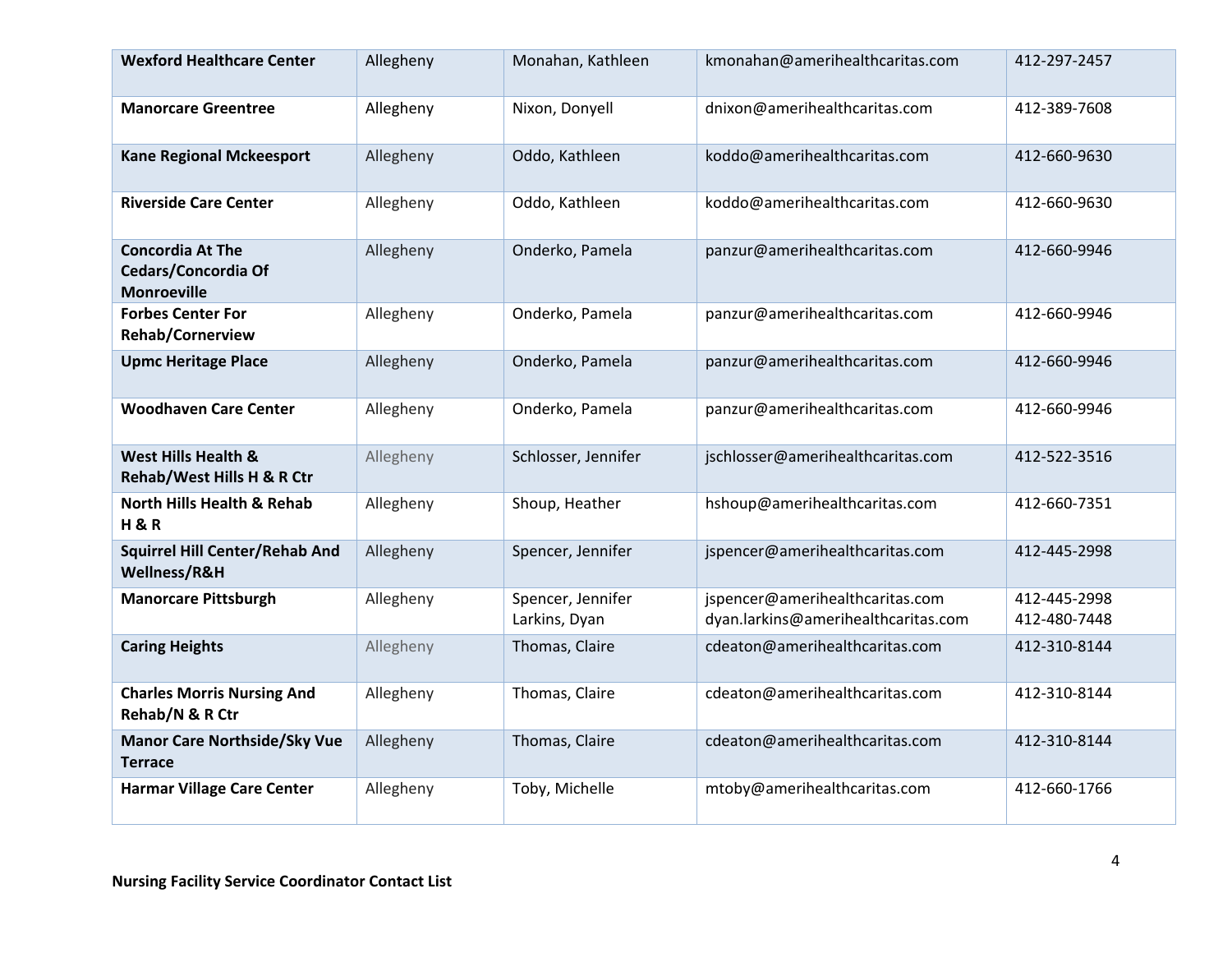| <b>St Barnabas Nursing Home</b>                                   | Allegheny      | Toby, Michelle                  | mtoby@amerihealthcaritas.com                                    | 412-660-1766                 |
|-------------------------------------------------------------------|----------------|---------------------------------|-----------------------------------------------------------------|------------------------------|
| <b>Kittanning Care Center</b>                                     | Armstrong      | Rosenberger, Crystal            | crosenberger@amerihealthcaritas.com                             | 412-328-6245                 |
| <b>Premier Armstrong/Armstrong</b><br><b>County Health Center</b> | Armstrong      | Rosenberger, Crystal            | crosenberger@amerihealthcaritas.com                             | 412-328-6245                 |
| <b>Sugar Creek Rest Home</b>                                      | Armstrong      | Rosenberger, Crystal            | crosenberger@amerihealthcaritas.com                             | 412-328-6245                 |
| <b>Beaver Healthcare And</b><br><b>Rehab/Beaver Elder Care</b>    | <b>Beaver</b>  | Dugan, Rebecca                  | rdugan@amerihealthcaritas.com                                   | 412-258-5099                 |
| Concordia At Villa St.<br>Joseph/Sisters Of St. Joseph's          | <b>Beaver</b>  | Dugan, Rebecca                  | rdugan@amerihealthcaritas.com                                   | 412-258-5099                 |
| <b>Providence Care Center</b>                                     | <b>Beaver</b>  | Dugan, Rebecca                  | rdugan@amerihealthcaritas.com                                   | 412-258-5099                 |
| <b>Beaver Valley Nursing</b>                                      | <b>Beaver</b>  | Haskins, Andera                 | andera.haskins@amerihealthcaritas.com                           | 724-709-1743                 |
| <b>Rochester Manor</b>                                            | <b>Beaver</b>  | Linta, Leslie                   | llinta@amerihealthcaritas.com                                   | 724-272-9310                 |
| <b>Brighton Rehab And</b><br><b>Wellness/Friendship Ridge</b>     | <b>Beaver</b>  | Linta, Leslie<br>Price, Karlena | llinta@amerihealthcaritas.com<br>klprice@amerihealthcaritas.com | 724-272-9310<br>412-304-7317 |
| <b>Donahoe Manor</b>                                              | <b>Bedford</b> | Lucas, Stephanie                | slucas@amerihealthcaritas.com                                   | 814-233-7033                 |
| <b>Pennknoll Village</b>                                          | Bedford        | Lucas, Stephanie                | slucas@amerihealthcaritas.com                                   | 814-233-7033                 |
| <b>Berks Heim Nursing &amp;</b><br><b>Rehabilitation</b>          | <b>Berks</b>   | Adame, Maria                    | madame@amerihealthcaritas.com                                   | 717-210-9577                 |
| <b>Berkshire Ctr</b>                                              | <b>Berks</b>   | Clark, Caroline                 | cbclark@amerihealthcaritas.com                                  | 540-520-9201                 |
| <b>Manorcare Hith Svcs-Laureldale</b>                             | <b>Berks</b>   | Clark, Caroline                 | cbclark@amerihealthcaritas.com                                  | 540-520-9201                 |
| <b>Wyomissing Health &amp; Rehab Ctr</b>                          | <b>Berks</b>   | Clark, Caroline                 | cbclark@amerihealthcaritas.com                                  | 540-520-9201                 |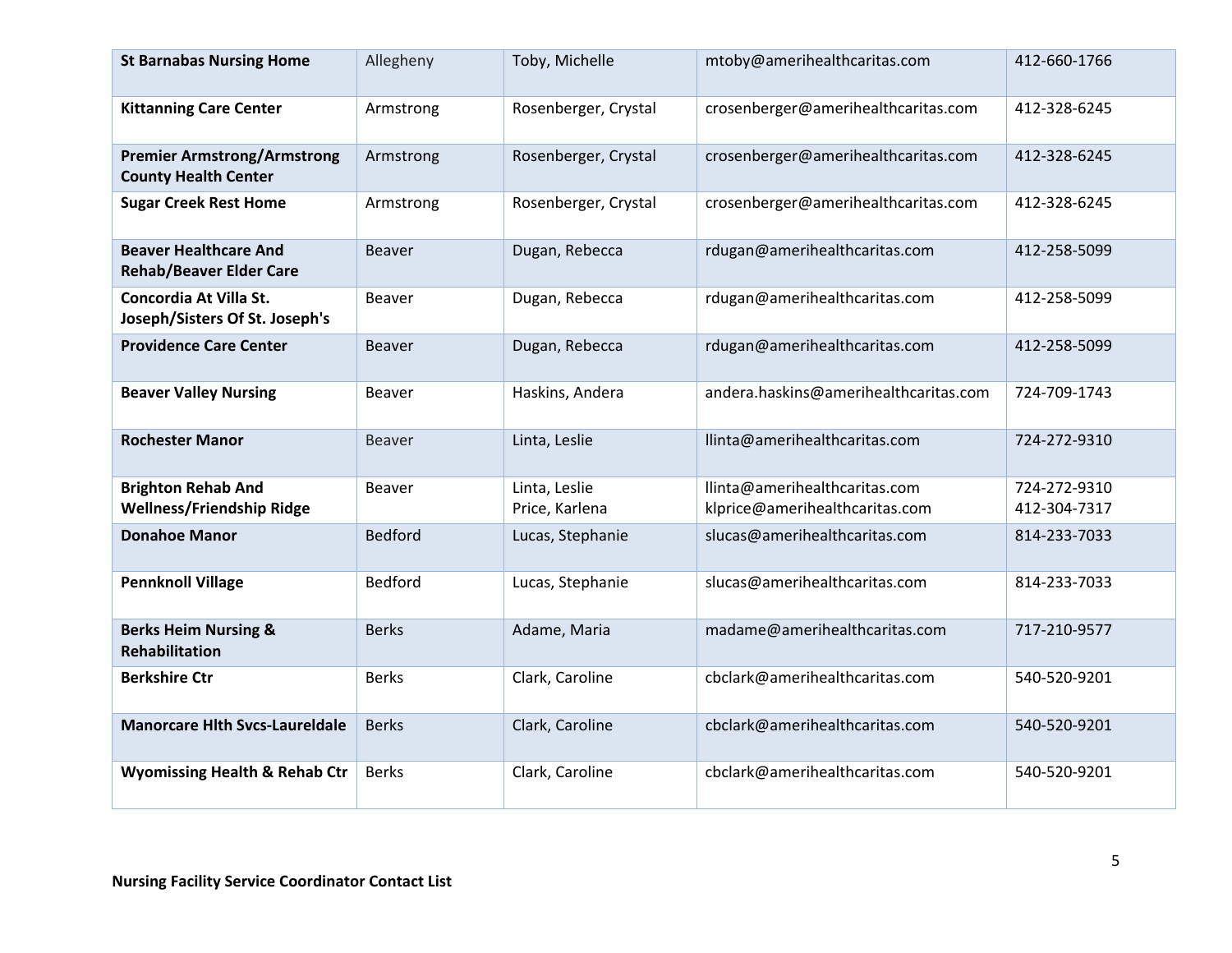| <b>Manorcare Hith Svcs-Sinking</b><br><b>Spring</b>           | <b>Berks</b> | Clark, Caroline<br>Garrison, Heidi<br>Adame, Maria | cbclark@amerihealthcaritas.com;<br>hgarrison@amerihealthcaritas.com;<br>madame@amerihealthcaritas.com | 540-520-9201; 412-<br>559-7271; 717-210-<br>9577 |
|---------------------------------------------------------------|--------------|----------------------------------------------------|-------------------------------------------------------------------------------------------------------|--------------------------------------------------|
| <b>Mifflin Ctr</b>                                            | <b>Berks</b> | Clarke, Caroline                                   | cbclark@amerihealthcaritas.com                                                                        | 540-520-9201                                     |
| <b>Manorcare Hith Sycs-West</b><br><b>Reading North</b>       | <b>Berks</b> | Dominicis, Kelsey                                  | kdominicis@amerihealthcaritas.com                                                                     | 717-743-6805                                     |
| <b>Spruce Manor Nsg &amp; Rehab Ctr</b>                       | <b>Berks</b> | Dominicis, Kelsey                                  | kdominicis@amerihealthcaritas.com                                                                     | 717-743-6805                                     |
| <b>Kutztown Manor Inc</b>                                     | <b>Berks</b> | Garrison, Heidi                                    | hgarrison@amerihealthcaritas.com                                                                      | 412-559-7271                                     |
| <b>Laurel Ctr</b>                                             | <b>Berks</b> | Garrison, Heidi                                    | hgarrison@amerihealthcaritas.com                                                                      | 412-559-7271                                     |
| <b>Lutheran Home At Topton The</b>                            | <b>Berks</b> | Garrison, Heidi                                    | hgarrison@amerihealthcaritas.com                                                                      | 412-559-7271                                     |
| <b>Fairlane Gardens Nsg And</b><br><b>Rehab At Reading</b>    | <b>Berks</b> | Rentschler, Stephanie                              | srentschler@amerihealthcaritas.com                                                                    | 267-615-4871                                     |
| <b>Phoebe Berks Hith Care Ctr</b>                             | <b>Berks</b> | Rentschler, Stephanie                              | srentschler@amerihealthcaritas.com                                                                    | 267-615-4871                                     |
| <b>Homewood At Martinsburg</b>                                | Blair        | Burkholder, Lisa                                   | lburkholder@amerihealthcaritas.com                                                                    | 412-742-7532                                     |
| The Village At Morrisons Cove                                 | <b>Blair</b> | Burkholder, Lisa                                   | lburkholder@amerihealthcaritas.com                                                                    | 412-742-7532                                     |
| <b>Garvey Manor Nursing Home</b>                              | Blair        | Layman, Dottie                                     | dlayman@amerihealthcaritas.com                                                                        | 215-922-8814                                     |
| <b>Valley View Home/Maybrook</b><br><b>Hills</b>              | <b>Blair</b> | Layman, Dottie                                     | dlayman@amerihealthcaritas.com                                                                        | 215-922-8814                                     |
| <b>Altoona Center For Nursing</b>                             | <b>Blair</b> | Schandelmeier, Joy                                 | jschandelmeier@amerihealthcaritas.com                                                                 | 412-880-2136                                     |
| <b>Epworth Healthcare And</b><br><b>Rehabilitation Center</b> | <b>Blair</b> | Schandelmeier, Joy                                 | jschandelmeier@amerihealthcaritas.com                                                                 | 412-880-2136                                     |
| <b>Hillview Hrc</b>                                           | <b>Blair</b> | Schandelmeier, Joy                                 | jschandelmeier@amerihealthcaritas.com                                                                 | 412-880-2136                                     |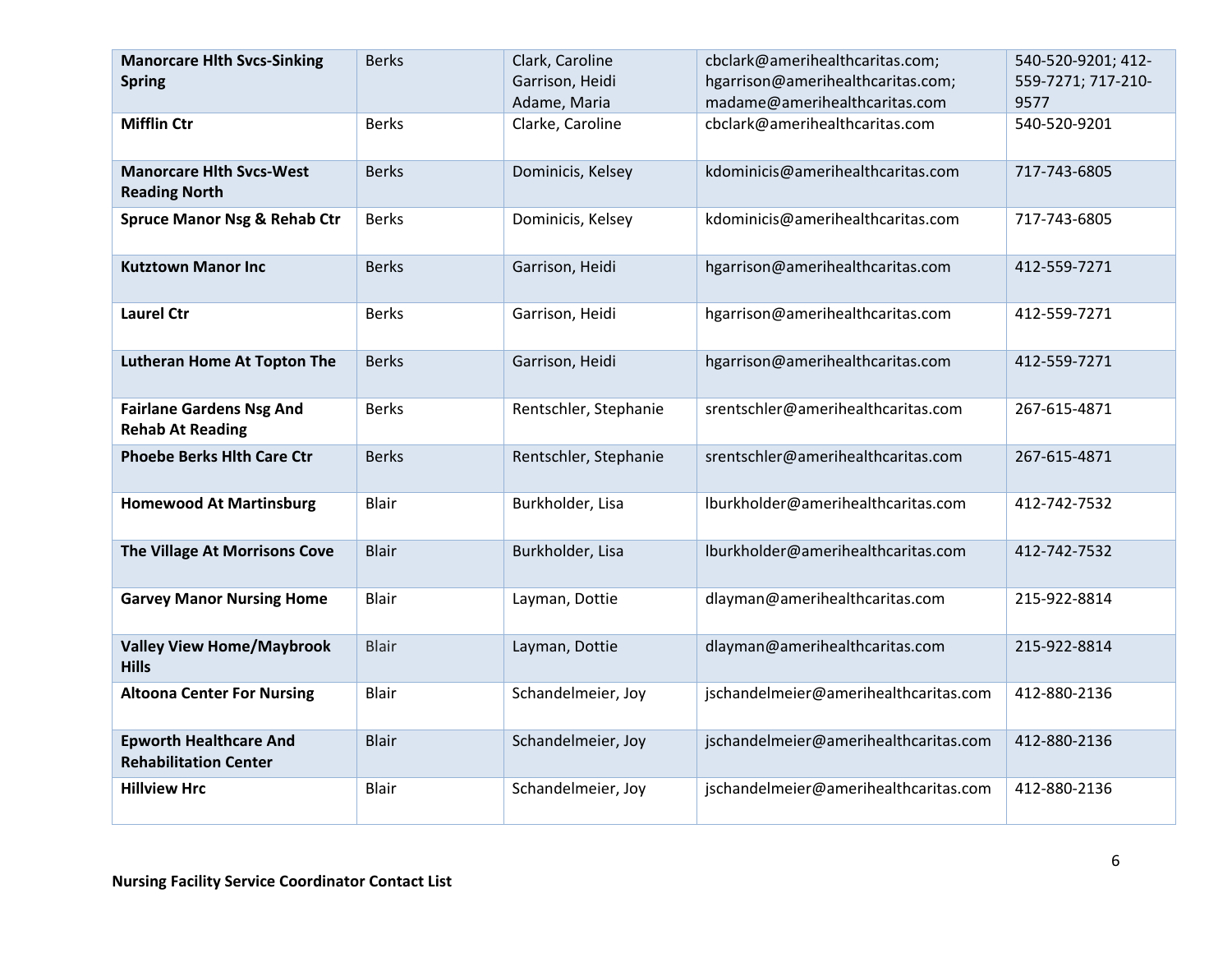| The Lutheran Home At<br>Hollidaysburg                               | <b>Blair</b>    | Schandelmeier, Joy | jschandelmeier@amerihealthcaritas.com | 412-880-2136 |
|---------------------------------------------------------------------|-----------------|--------------------|---------------------------------------|--------------|
| <b>Presbyterian Village At</b><br>Hollidaysburg                     | <b>Blair</b>    | Schandelmeier, Joy | jschandelmeier@amerihealthcaritas.com | 412-880-2136 |
| <b>Athens Health &amp; Rehabilitation</b><br><b>Ctr</b>             | <b>Bradford</b> | Simons, Nicole     | nsimons@amerihealthcaritas.com        | 717-497-2647 |
| <b>Bradford County Manor</b>                                        | <b>Bradford</b> | Simons, Nicole     | nsimons@amerihealthcaritas.com        | 717-497-2647 |
| <b>Guthrie Towanda Memorial</b><br><b>Hosp Skilled Nsg Unit</b>     | <b>Bradford</b> | Simons, Nicole     | nsimons@amerihealthcaritas.com        | 717-497-2647 |
| <b>Sayre Health Care Ctr</b>                                        | <b>Bradford</b> | Simons, Nicole     | nsimons@amerihealthcaritas.com        | 717-497-2647 |
| <b>Trhc Autumn Grove/Care</b><br><b>Center/Autumn Grove</b>         | <b>Butler</b>   | Mancu, Jolene      | jmancu@amerihealthcaritas.com         | 878-670-6832 |
| <b>Chicora Medical Center/</b><br><b>Quality Living Service Qls</b> | <b>Butler</b>   | Martin, Joel       | jmmartin@amerihealthcaritas.com       | 412-510-9641 |
| <b>Concordia Lutheran</b><br>Home/Cabot                             | <b>Butler</b>   | Martin, Joel       | jmmartin@amerihealthcaritas.com       | 412-510-9641 |
| Grove At Harmony,<br>The/Evergreen                                  | <b>Butler</b>   | Shoup, Heather     | hshoup@amerihealthcaritas.com         | 412-660-7351 |
| <b>Passavant Retirement</b><br><b>Community/St John Community</b>   | <b>Butler</b>   | Shoup, Heather     | hshoup@amerihealthcaritas.com         | 412-660-7351 |
| St John Community/St John<br><b>Specialty Care</b>                  | <b>Butler</b>   | Shoup, Heather     | hshoup@amerihealthcaritas.com         | 412-660-7351 |
| <b>Upmc Cranberry Place</b>                                         | <b>Butler</b>   | Shoup, Heather     | hshoup@amerihealthcaritas.com         | 412-660-7351 |
| <b>Sunnyview Nursing Rehab</b><br><b>Center/Rolling Meadows</b>     | <b>Butler</b>   | Toby, Michelle     | mtoby@amerihealthcaritas.com          | 412-660-1766 |
| Valencia Woods/ Valencia<br><b>Woods At St. Brna</b>                | <b>Butler</b>   | Toby, Michelle     | mtoby@amerihealthcaritas.com          | 412-660-1766 |
| Fair Winds Manor/Quality Life<br>Services/Qls Sarver                | <b>Butler</b>   | Vavrock, Jamie     | jvavrock@amerihealthcaritas.com       | 724-504-5573 |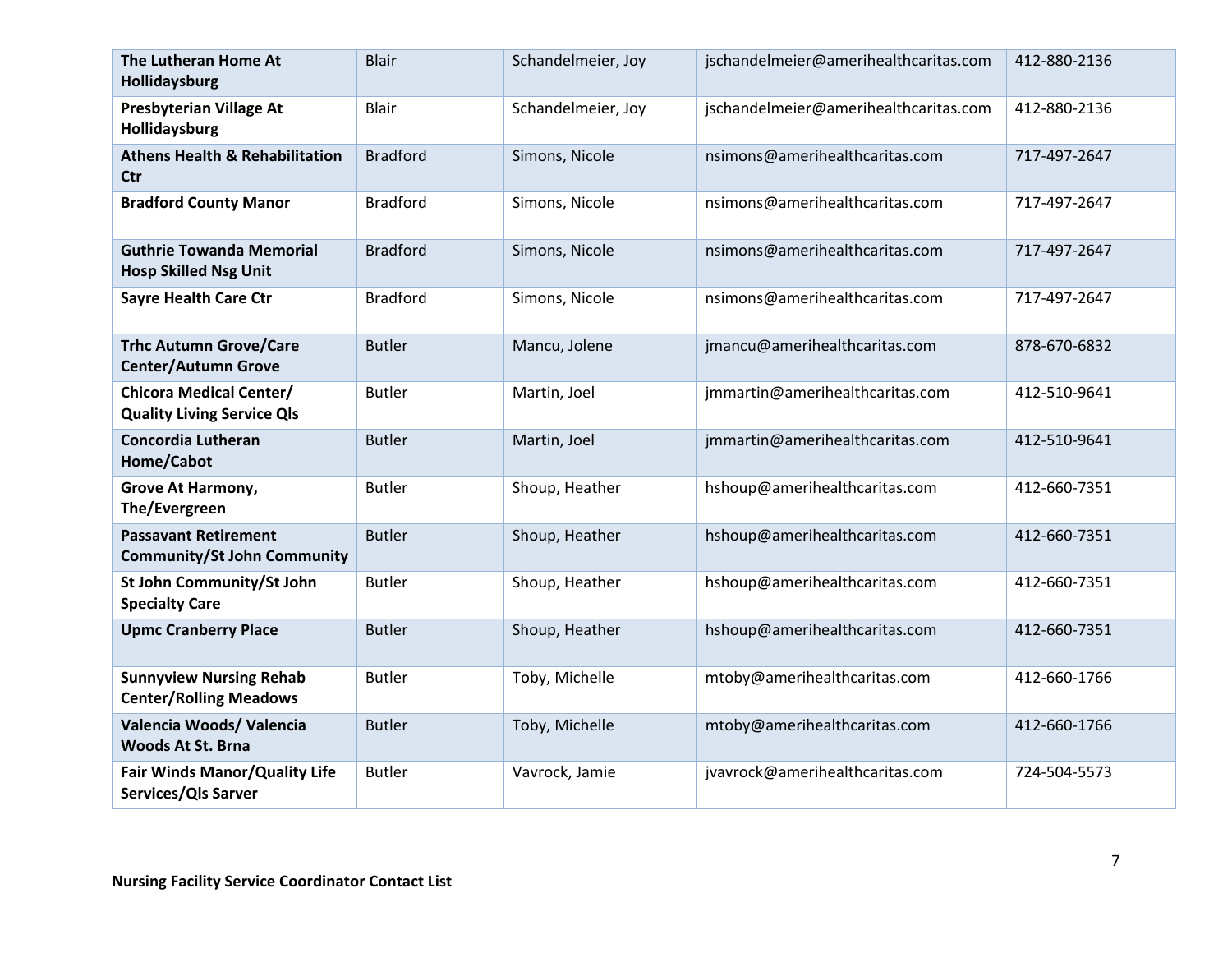| <b>Saxony Health Center/ The</b><br><b>Orchards Of Saxonburg</b>                                | <b>Butler</b> | Vavrock, Jamie    | jvavrock@amerihealthcaritas.com    | 724-504-5573 |
|-------------------------------------------------------------------------------------------------|---------------|-------------------|------------------------------------|--------------|
| <b>Allegheny Lutheran Home</b>                                                                  | Cambria       | Lauren Cottington | lcottington@amerihealthcaritas.com | 412-522-2645 |
| <b>Arbutus Manor Park</b>                                                                       | Cambria       | Lauren Cottington | lcottington@amerihealthcaritas.com | 412-522-2645 |
| Laurelwood Care Center/Amber<br><b>Springs</b>                                                  | Cambria       | Lauren Cottington | lcottington@amerihealthcaritas.com | 412-522-2645 |
| <b>Presbyterian Home/Quality Life</b><br><b>Services West/Westmont</b><br><b>Woods</b>          | Cambria       | Lauren Cottington | lcottington@amerihealthcaritas.com | 412-522-2645 |
| <b>Richland Healthcare And</b><br><b>Rehabilitation Center/Golden</b><br><b>Living Richland</b> | Cambria       | Lauren Cottington | lcottington@amerihealthcaritas.com | 412-522-2645 |
| <b>Golden Living Center Haida</b><br><b>Cambria</b>                                             | Cambria       | Layman, Dottie    | dlayman@amerihealthcaritas.com     | 215-922-8814 |
| <b>Cambria Care Center</b>                                                                      | Cambria       | Lucas, Stephanie  | slucas@amerihealthcaritas.com      | 814-233-7033 |
| <b>Maple Winds Healthcare</b>                                                                   | Cambria       | Lucas, Stephanie  | slucas@amerihealthcaritas.com      | 814-233-7033 |
| <b>Guy And Mary Felt Manor Inc</b>                                                              | Cameron       | Cartwright, Amy   | acartwright@amerihealthcaritas.com | 412-328-7809 |
| <b>Mahoning Valley Nsg &amp; Rehab</b><br><b>Ctr</b>                                            | Carbon        | Rutty, Stephanie  | srutty@amerihealthcaritas.com      | 717-574-7402 |
| <b>Summit At Blue Mountain Nsg</b><br>& Rehab Ctr                                               | Carbon        | Rutty, Stephanie  | srutty@amerihealthcaritas.com      | 717-574-7402 |
| <b>Weatherwood Healthcare &amp;</b><br><b>Rehab Ctr</b>                                         | Carbon        | Snyder, Nicole    | nsnyder@amerihealthcaritas.com     | 717-418-9512 |
| <b>White Haven Center</b>                                                                       | Carbon        | Snyder, Nicole    | nsnyder@amerihealthcaritas.com     | 717-418-9512 |
| <b>White Haven Ctr</b>                                                                          | Carbon        | Snyder, Nicole    | nsnyder@amerihealthcaritas.com     | 717-418-9512 |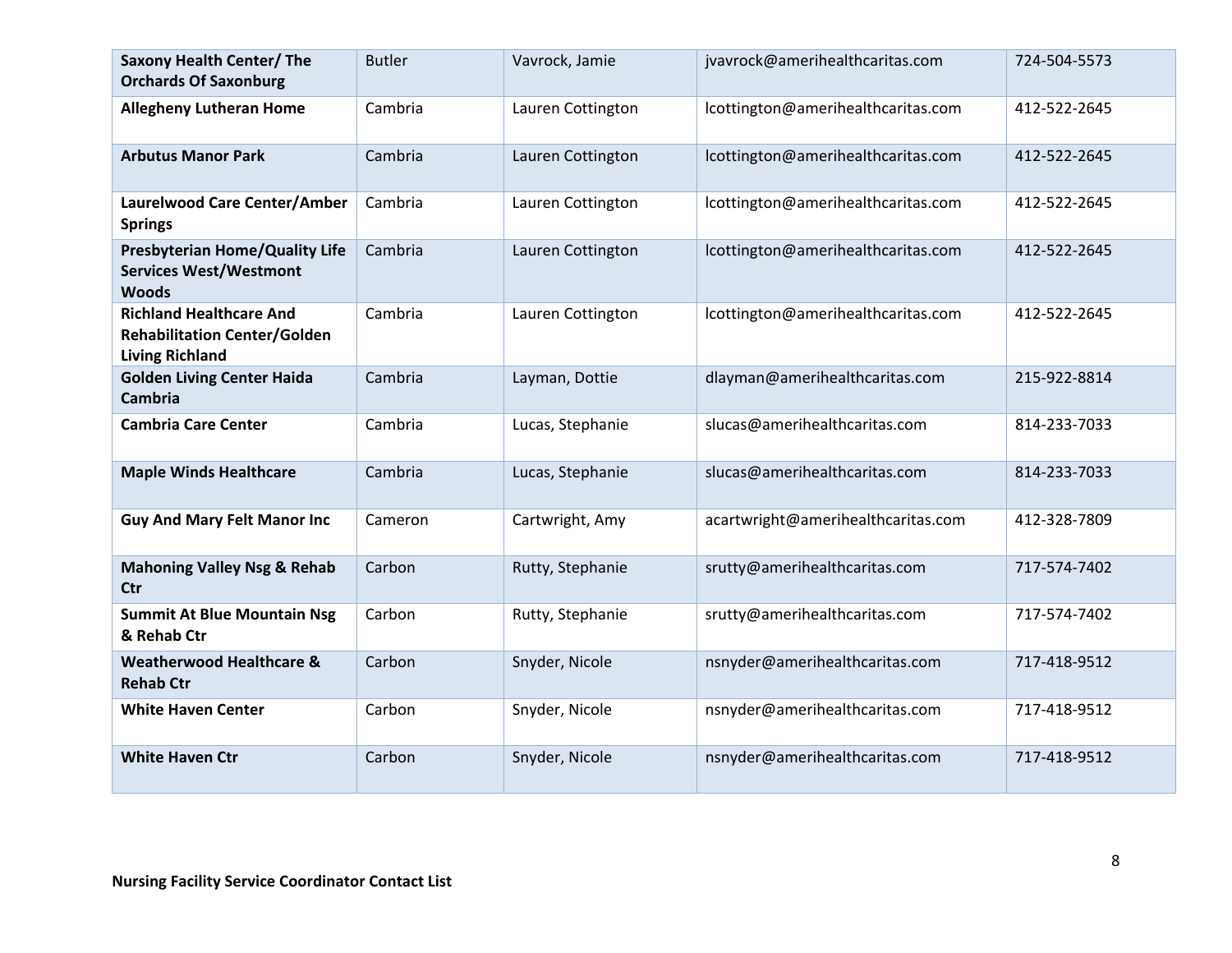| <b>Centre Crest</b>                                           | Centre     | Burkholder, Lisa | lburkholder@amerihealthcaritas.com | 412-742-7532 |
|---------------------------------------------------------------|------------|------------------|------------------------------------|--------------|
| <b>Hearthside Rehab Ctr</b>                                   | Centre     | Wisor, Kayla     | kwisor@amerihealthcaritas.com      | 717-409-9420 |
| Windy Hill Village Of The<br><b>Presbyterian Homes</b>        | Centre     | Wisor, Kayla     | kwisor@amerihealthcaritas.com      | 717-409-9420 |
| <b>Clarion Healthcare And</b><br><b>Rehabilitation Center</b> | Clarion    | Croyle, Jennifer | jcroyle@amerihealthcaritas.com     | 717-614-7138 |
| <b>Clarview Nsg And Rehab Ctr</b>                             | Clarion    | Croyle, Jennifer | jcroyle@amerihealthcaritas.com     | 717-614-7138 |
| <b>Shippenville Healthcare And</b><br><b>Rehab Center</b>     | Clarion    | Croyle, Jennifer | jcroyle@amerihealthcaritas.com     | 717-614-7138 |
| <b>Mountain Laurel Healthcare &amp;</b><br><b>Rehab Ctr</b>   | Clearfield | Cartwright, Amy  | acartwright@amerihealthcaritas.com | 412-328-7809 |
| <b>Christ The King Manor/Po Box</b><br>448                    | Clearfield | Holes, Courtney  | choles@amerihealthcaritas.com      | 412-860-4913 |
| <b>Dubois Nursing Home</b>                                    | Clearfield | Holes, Courtney  | choles@amerihealthcaritas.com      | 412-860-4913 |
| <b>Ridgeview Healthcare &amp; Rehab</b><br><b>Ctr</b>         | Clearfield | Holes, Courtney  | choles@amerihealthcaritas.com      | 412-860-4913 |
| <b>Bucktail Medical Ctr</b>                                   | Clinton    | Harris, Corrina  | cjharris@amerihealthcaritas.com    | 412-328-8935 |
| <b>Haven Skilled Rehabilitation &amp;</b><br><b>Nursing</b>   | Clinton    | Reed, William    | wreed@amerihealthcaritas.com       | 717-991-7841 |
| <b>Susque-View Home, Inc.</b>                                 | Clinton    | Reed, William    | wreed@amerihealthcaritas.com       | 717-991-7841 |
| <b>Gardens At Millville, The</b>                              | Columbia   | Aita, Traci      | taita@amerihealthcaritas.com       | 717-317-2380 |
| <b>Gardens At Orangeville, The</b>                            | Columbia   | Aita, Traci      | taita@amerihealthcaritas.com       | 717-317-2380 |
| <b>Sunset Ridge Healthcare And</b><br><b>Rehab Center</b>     | Columbia   | Infante, Pamela  | pinfante@amerihealthcaritas.com    | 717-562-3201 |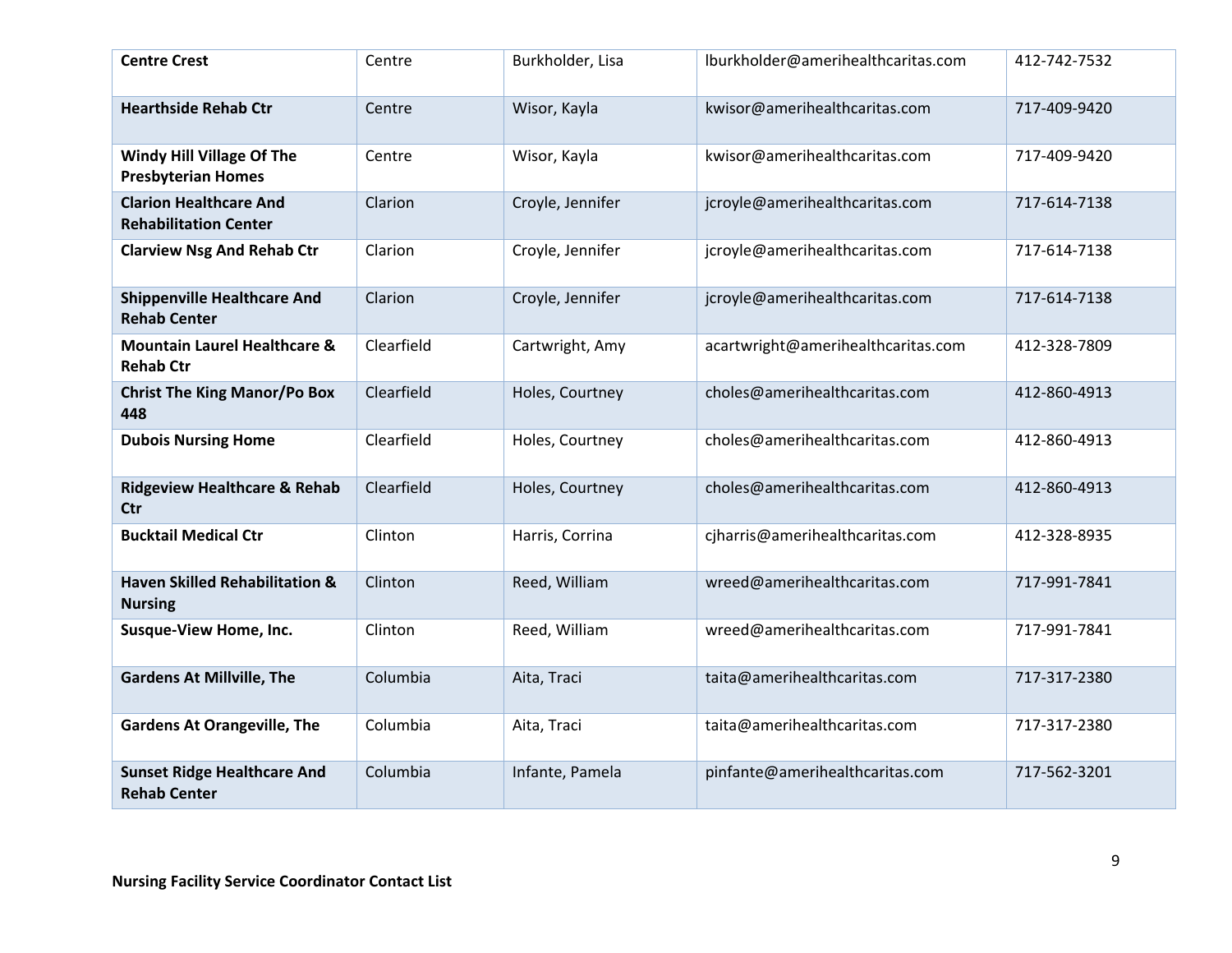| <b>Berwick Ret Vlg Nsg Home I</b>                                | Columbia   | Snyder, Nicole   | nsnyder@amerihealthcaritas.com   | 717-418-9512 |
|------------------------------------------------------------------|------------|------------------|----------------------------------|--------------|
| Berwick Ret Vlg Nsg Home Ii                                      | Columbia   | Snyder, Nicole   | nsnyder@amerihealthcaritas.com   | 717-418-9512 |
| <b>Bloomsburg Care And</b><br><b>Rehabilitation Center</b>       | Columbia   | Snyder, Nicole   | nsnyder@amerihealthcaritas.com   | 717-418-9512 |
| <b>Wesbury United Methodist</b><br>Comm                          | Crawford   | Hester, Barbara  | bhester@amerihealthcaritas.com   | 412-713-1291 |
| <b>Crawford County Care Ctr</b>                                  | Crawford   | Hurta, Kelly     | khurta@amerihealthcaritas.com    | 412-260-4759 |
| <b>Park Avenue Rehab Ctr</b>                                     | Crawford   | Hurta, Kelly     | khurta@amerihealthcaritas.com    | 412-260-4759 |
| <b>Rolling Fields Inc</b>                                        | Crawford   | Hurta, Kelly     | khurta@amerihealthcaritas.com    | 412-260-4759 |
| <b>Titusville Healthcare And Rehab</b><br><b>Center</b>          | Crawford   | Tatalone, Angela | atatalone@amerihealthcaritas.com | 412-780-9498 |
| <b>Gardens At Camp Hill, The</b>                                 | Cumberland | McAloose, Eugene | emcaloose@amerihealthcaritas.com | 717-756-2696 |
| <b>Manorcare Hlth Svcs-Camp Hill</b>                             | Cumberland | McAloose, Eugene | emcaloose@amerihealthcaritas.com | 717-756-2696 |
| <b>Chapel Pointe At Carlisle</b>                                 | Cumberland | Netzel, Marisa   | mnetzel@amerihealthcaritas.com   | 717-303-7256 |
| <b>Church Of God Home Inc</b>                                    | Cumberland | Netzel, Marisa   | mnetzel@amerihealthcaritas.com   | 717-303-7256 |
| <b>Claremont Nsg &amp; Rehab Ctr Of</b><br><b>Cumberland Co.</b> | Cumberland | Netzel, Marisa   | mnetzel@amerihealthcaritas.com   | 717-303-7256 |
| <b>Cumberland Crossings Ret</b><br>Comm                          | Cumberland | Netzel, Marisa   | mnetzel@amerihealthcaritas.com   | 717-303-7256 |
| <b>Forest Park Healthcare And</b><br><b>Rehab Center</b>         | Cumberland | Netzel, Marisa   | mnetzel@amerihealthcaritas.com   | 717-303-7256 |
| <b>Manorcare Hith Svcs-Carlisle</b>                              | Cumberland | Netzel, Marisa   | mnetzel@amerihealthcaritas.com   | 717-303-7256 |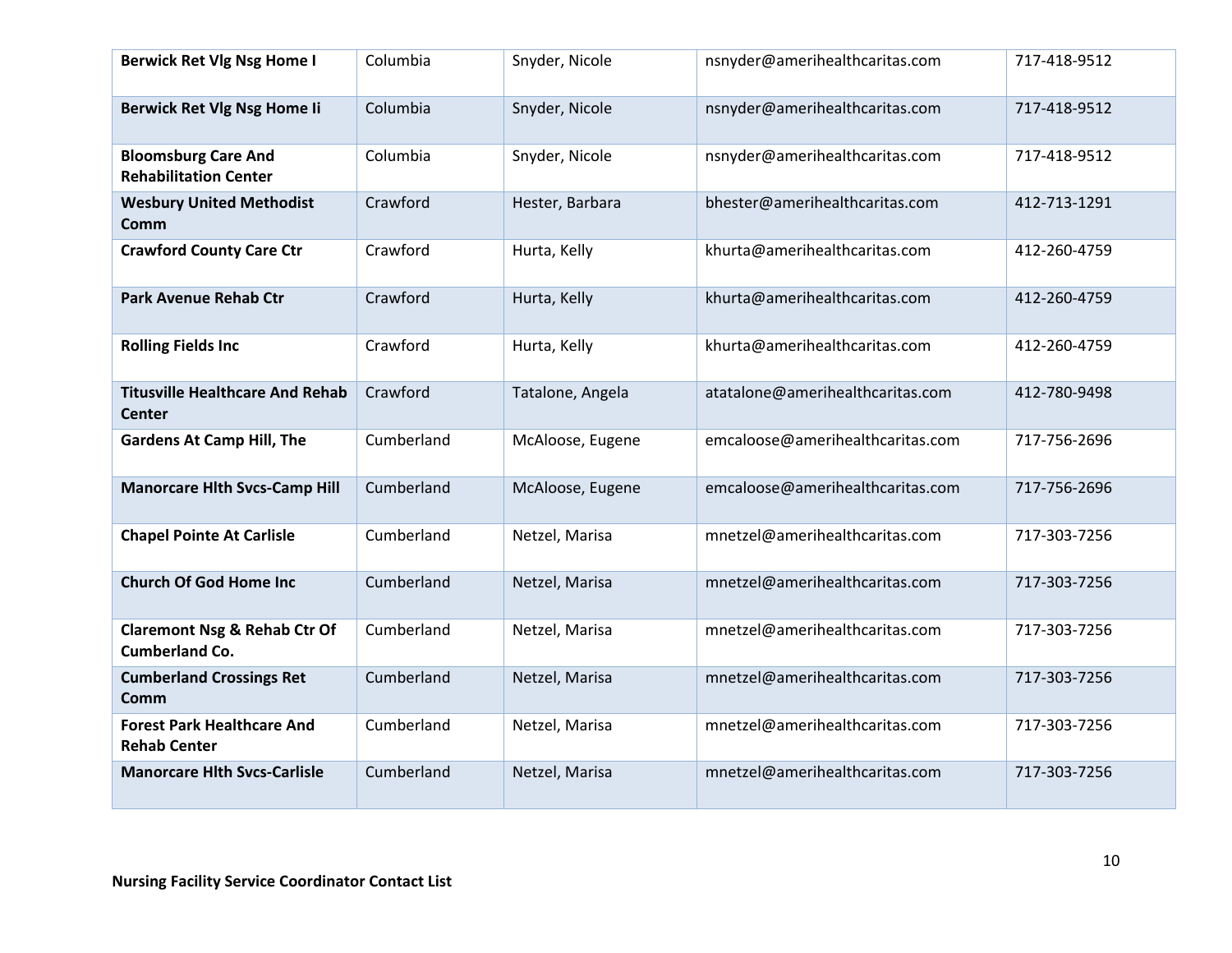| <b>Sarah A Todd Memorial Home</b>                      | Cumberland | Netzel, Marisa    | mnetzel@amerihealthcaritas.com  | 717-303-7256 |
|--------------------------------------------------------|------------|-------------------|---------------------------------|--------------|
| <b>Thornwald Home</b>                                  | Cumberland | Netzel, Marisa    | mnetzel@amerihealthcaritas.com  | 717-303-7256 |
| <b>Shippensburg Health Care Ctr</b>                    | Cumberland | Reeder, Chasity   | creeder@amerihealthcaritas.com  | 267-615-4826 |
| <b>Swaim Health Ctr</b>                                | Cumberland | Reeder, Chasity   | creeder@amerihealthcaritas.com  | 267-615-4826 |
| <b>Bethany Village Retirement Ctr</b>                  | Cumberland | Vega, Desiree     | dvega@amerihealthcaritas.com    | 717-216-3294 |
| <b>Fox Subacute At Mechanicsburg</b>                   | Cumberland | Vega, Desiree     | dvega@amerihealthcaritas.com    | 717-216-3294 |
| <b>Gardens At West Shore, The</b>                      | Cumberland | Vega, Desiree     | dvega@amerihealthcaritas.com    | 717-216-3294 |
| <b>Messiah Lifeways At Messiah</b><br><b>Village</b>   | Cumberland | Vega, Desiree     | dvega@amerihealthcaritas.com    | 717-216-3294 |
| <b>Homeland Ctr</b>                                    | Dauphin    | Bloch, Brianne    | bbloch@amerihealthcaritas.com   | 717-562-3711 |
| <b>Jewish Home Of Greater</b><br><b>Harrisburg</b>     | Dauphin    | Bloch, Brianne    | bbloch@amerihealthcaritas.com   | 717-562-3711 |
| <b>Spring Creek Rehab And</b><br><b>Nursing Center</b> | Dauphin    | Bloch, Brianne    | bbloch@amerihealthcaritas.com   | 717-562-3711 |
| Premier At Susquehanna For<br><b>Nursing And Rehab</b> | Dauphin    | Riter, Olivia     | oriter@amerihealthcaritas.com   | 717-303-7783 |
| <b>Colonial Park Care Ctr</b>                          | Dauphin    | Stevens, Jennifer | jstevens@amerihealthcaritas.com | 717-433-2640 |
| <b>Courtyard Gardens Nsg &amp;</b><br><b>Rehab Ctr</b> | Dauphin    | Stevens, Jennifer | jstevens@amerihealthcaritas.com | 717-433-2640 |
| <b>Frey Village</b>                                    | Dauphin    | Stevens, Jennifer | jstevens@amerihealthcaritas.com | 717-433-2640 |
| The Gardens At Blue Ridge                              | Dauphin    | Wagner, Kimbra    | kwagner@amerihealthcaritas.com  | 412-495-7366 |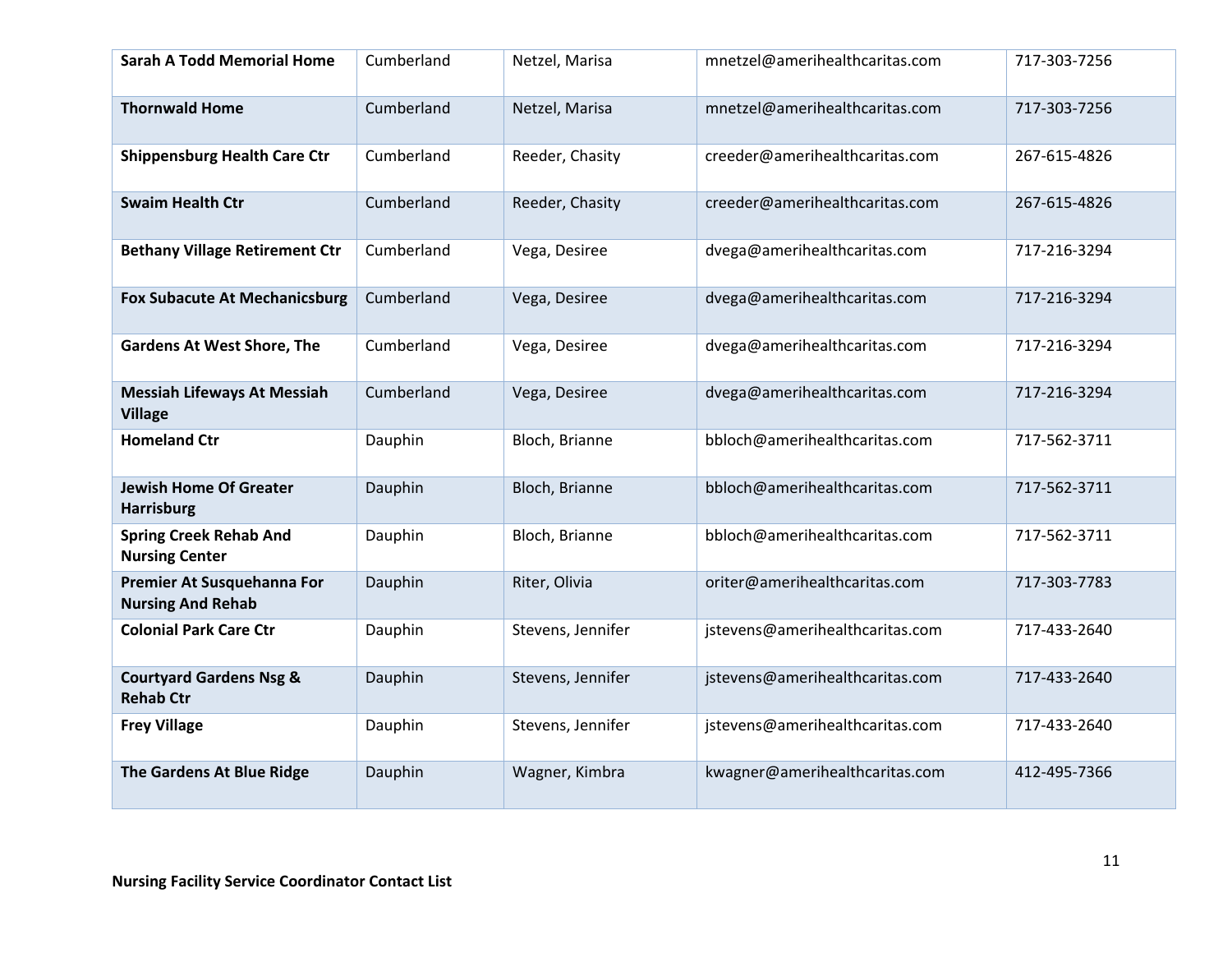| <b>Elk Haven Nursing Home</b>                                 | Elk  | Cartwright, Amy   | acartwright@amerihealthcaritas.com | 412-328-7809 |
|---------------------------------------------------------------|------|-------------------|------------------------------------|--------------|
| <b>Pinecrest Manor</b>                                        | Elk  | Cartwright, Amy   | acartwright@amerihealthcaritas.com | 412-328-7809 |
| <b>Abington Crest Healthcare &amp;</b><br><b>Rehab Center</b> | Erie | Chaffee, Hannah   | hchaffee@amerihealthcaritas.com    | 412-290-2746 |
| Lecom At Presque Isle, Inc                                    | Erie | Chaffee, Hannah   | hchaffee@amerihealthcaritas.com    | 412-290-2746 |
| <b>Walnut Creek Healthcare And</b><br><b>Rehab Center</b>     | Erie | Chaffee, Hannah   | hchaffee@amerihealthcaritas.com    | 412-290-2746 |
| <b>Forestview</b>                                             | Erie | Graham, Christina | cmgraham@amerihealthcaritas.com    | 412-588-9940 |
| <b>Millcreek Manor</b>                                        | Erie | Graham, Christina | cmgraham@amerihealthcaritas.com    | 412-588-9940 |
| <b>Western Reserve Healthcare</b><br><b>And Rehab Ctr</b>     | Erie | Graham, Christina | cmgraham@amerihealthcaritas.com    | 412-588-9940 |
| <b>Saint Mary's East</b>                                      | Erie | Lane, Selena      | stlane@amerihealthcaritas.com      | 412-780-5739 |
| <b>Sarah Reed Senior Living</b>                               | Erie | Lane, Selena      | stlane@amerihealthcaritas.com      | 412-780-5739 |
| The Village At Luther Square                                  | Erie | Lane, Selena      | stlane@amerihealthcaritas.com      | 412-780-5739 |
| <b>Pleasant Ridge Manor West</b>                              | Erie | Mucci, Rebecca    | rmucci@amerihealthcaritas.com      | 412-566-3590 |
| <b>Saint Marys At Asbury Ridge</b>                            | Erie | Mucci, Rebecca    | rmucci@amerihealthcaritas.com      | 412-566-3590 |
| <b>Corry Manor</b>                                            | Erie | Pollard, Kirsten  | kpollard@amerihealthcaritas.com    | 412-328-3787 |
| <b>Edinboro Manor</b>                                         | Erie | Pollard, Kirsten  | kpollard@amerihealthcaritas.com    | 412-328-3787 |
| <b>The Ball Pavilion</b>                                      | Erie | Weber, Laura      | lweber@amerihealthcaritas.com      | 878-600-1164 |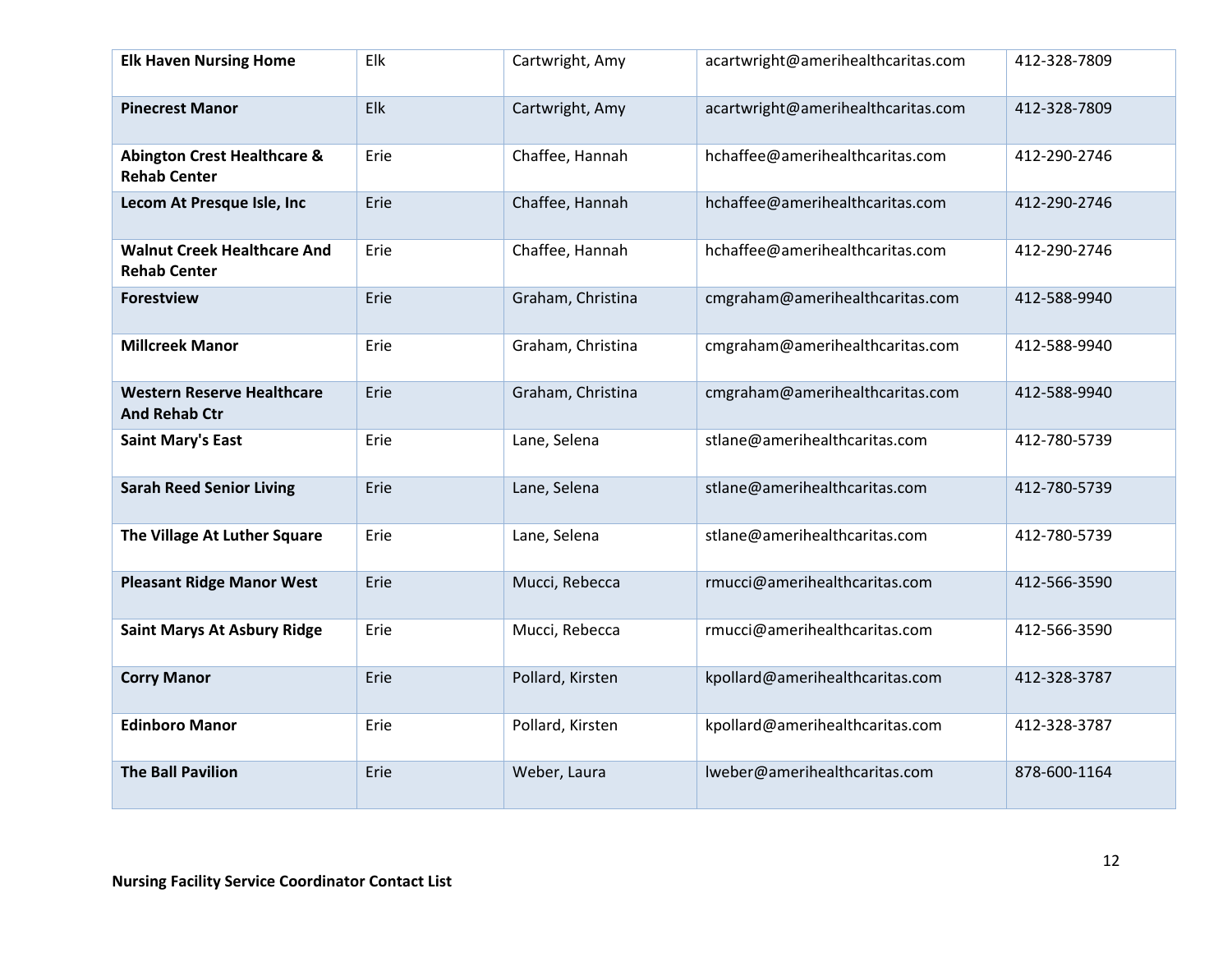| <b>Elmwood Gardens Of</b><br><b>Presbyterian Senior Care</b>                                 | Erie     | Weber, Laura     | lweber@amerihealthcaritas.com   | 878-600-1164 |
|----------------------------------------------------------------------------------------------|----------|------------------|---------------------------------|--------------|
| <b>Fairview Manor</b>                                                                        | Erie     | Weber, Laura     | lweber@amerihealthcaritas.com   | 878-600-1164 |
| <b>Manchester Commons Of</b><br><b>Presbyterian Snr Care</b>                                 | Erie     | Weber, Laura     | lweber@amerihealthcaritas.com   | 878-600-1164 |
| <b>Twinbrook Healthcare And</b><br><b>Rehabilitation Ctr</b>                                 | Erie     | Weber, Laura     | lweber@amerihealthcaritas.com   | 878-600-1164 |
| <b>Cherry Tree Nursing Center</b>                                                            | Fayette  | Bilski, Jessica  | jbilski@amerihealthcaritas.com  | 724-562-9960 |
| <b>Golden Living Center/Uhrc-</b><br><b>Uniontown</b>                                        | Fayette  | Bilski, Jessica  | jbilski@amerihealthcaritas.com  | 724-562-9960 |
| <b>Henry Clay Villa</b>                                                                      | Fayette  | Bilski, Jessica  | jbilski@amerihealthcaritas.com  | 724-562-9960 |
| Lafayette Manor                                                                              | Fayette  | Bilski, Jessica  | jbilski@amerihealthcaritas.com  | 724-562-9960 |
| <b>Laurel Ridge Center</b>                                                                   | Fayette  | Bilski, Jessica  | jbilski@amerihealthcaritas.com  | 724-562-9960 |
| <b>Mount Macrina Manor</b>                                                                   | Fayette  | Bilski, Jessica  | jbilski@amerihealthcaritas.com  | 724-562-9960 |
| <b>Quality Living Services</b><br><b>Markleysburg/South Fayette</b><br><b>Nursing Center</b> | Fayette  | Bilski, Jessica  | jbilski@amerihealthcaritas.com  | 724-562-9960 |
| <b>Snyder Memorial Hith Care Ctr</b>                                                         | Forest   | Martone, McKenna | mmartone@amerihealthcaritas.com | 412-852-3972 |
| <b>Falling Spring Nsg &amp; Rehab Ctr</b><br>(Laurel Lakes Rehab & Wellness<br>Ctr)          | Franklin | Reeder, Chasity  | creeder@amerihealthcaritas.com  | 267-615-4826 |
| <b>Menno Haven Retirement</b><br>Home                                                        | Franklin | Reeder, Chasity  | creeder@amerihealthcaritas.com  | 267-615-4826 |
| <b>Quincy Retirement Community</b>                                                           | Franklin | Reeder, Chasity  | creeder@amerihealthcaritas.com  | 267-615-4826 |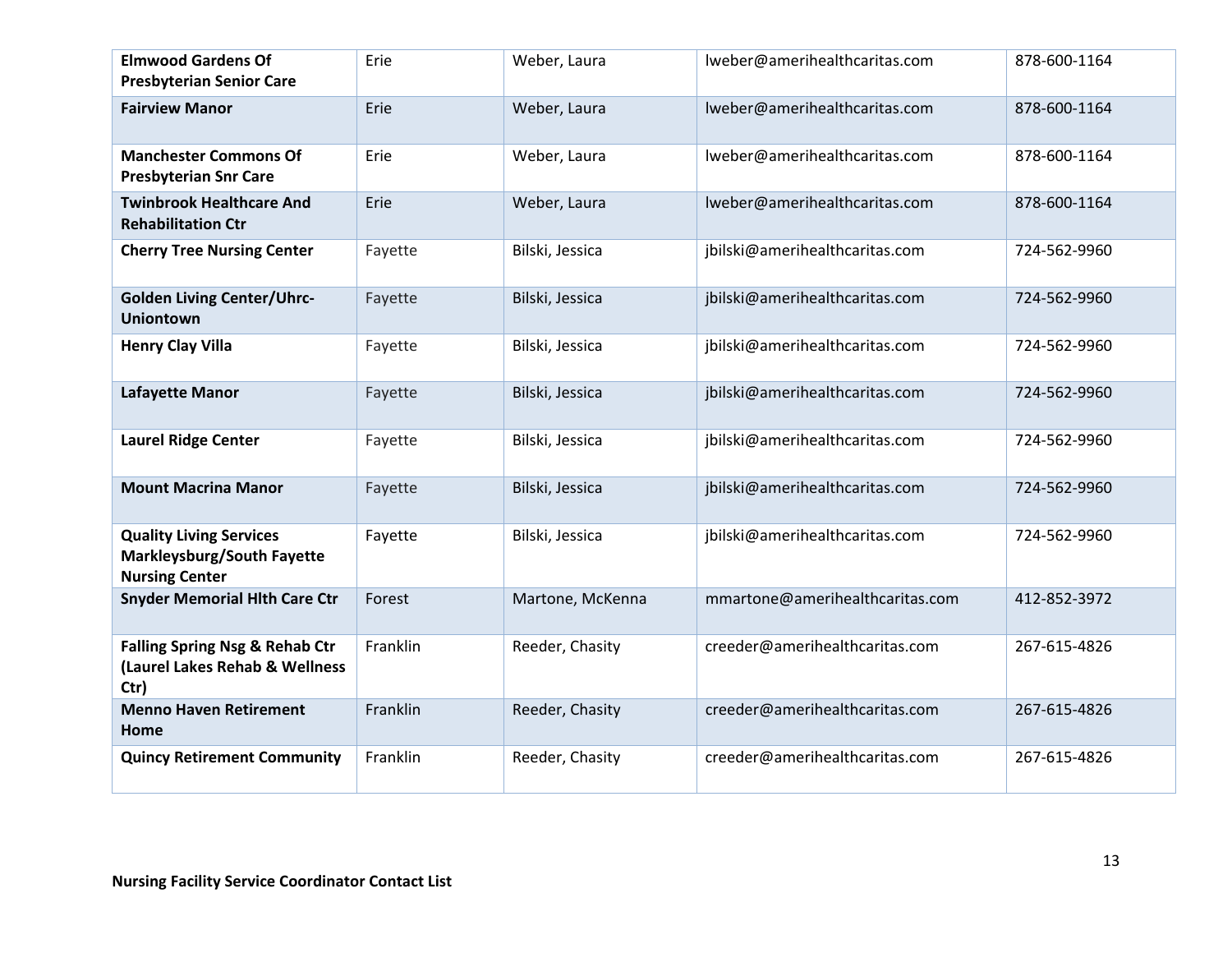| <b>The Shook Home</b>                                         | Franklin   | Robey, Molli         | mjrobey@amerihealthcaritas.com      | 412-559-4746 |
|---------------------------------------------------------------|------------|----------------------|-------------------------------------|--------------|
| <b>Brookview Health Care Ctr</b>                              | Franklin   | Stage, Sherilynn     | sstage@amerihealthcaritas.com       | 717-317-3091 |
| <b>Chambers Pointe Health Care</b><br><b>Ctr</b>              | Franklin   | Stage, Sherilynn     | sstage@amerihealthcaritas.com       | 717-317-3091 |
| <b>Manorcare Hith Svcs-</b><br>Chambersburg                   | Franklin   | Stage, Sherilynn     | sstage@amerihealthcaritas.com       | 717-317-3091 |
| <b>Fulton County Med Ctr Ltcu</b>                             | Fulton     | Shore, Amanda        | ashore@amerihealthcaritas.com       | 717-317-0971 |
| <b>Golden Living</b><br><b>Center/Waynesburg Hcrc</b>         | Greene     | Taylor, Sarah        | sarah.taylor@amerihealthcaritas.com | 724-880-5785 |
| <b>Rolling Meadows</b>                                        | Greene     | Taylor, Sarah        | sarah.taylor@amerihealthcaritas.com | 724-880-5785 |
| Huntingdon Park Rehab Center                                  | Huntingdon | Shore, Amanda        | ashore@amerihealthcaritas.com       | 717-317-0971 |
| <b>Westminster Woods At</b><br>Huntingdon                     | Huntingdon | Shore, Amanda        | ashore@amerihealthcaritas.com       | 717-317-0971 |
| <b>Woodland Park Rehab Ctr</b>                                | Huntingdon | Shore, Amanda        | ashore@amerihealthcaritas.com       | 717-317-0971 |
| <b>Hillsdale Rehab &amp; Nursing</b>                          | Indiana    | Holes, Courtney      | choles@amerihealthcaritas.com       | 412-860-4913 |
| <b>Community At Indian Haven</b>                              | Indiana    | Rosenberger, Crystal | crosenberger@amerihealthcaritas.com | 412-328-6245 |
| <b>Julia W Pound Care Center/St</b><br><b>Andrews Village</b> | Indiana    | Rosenberger, Crystal | crosenberger@amerihealthcaritas.com | 412-328-6245 |
| <b>Beacon Ridge</b>                                           | Indiana    | Stemple, Bree        | bstemple@amerihealthcaritas.com     | 412-295-6026 |
| <b>Scenery Hill Manor</b>                                     | Indiana    | Stemple, Bree        | bstemple@amerihealthcaritas.com     | 412-295-6026 |
| Dr Arthur Clifton Mckinley Hlth<br>Ctr                        | Jefferson  | Croyle, Jennifer     | jcroyle@amerihealthcaritas.com      | 717-614-7138 |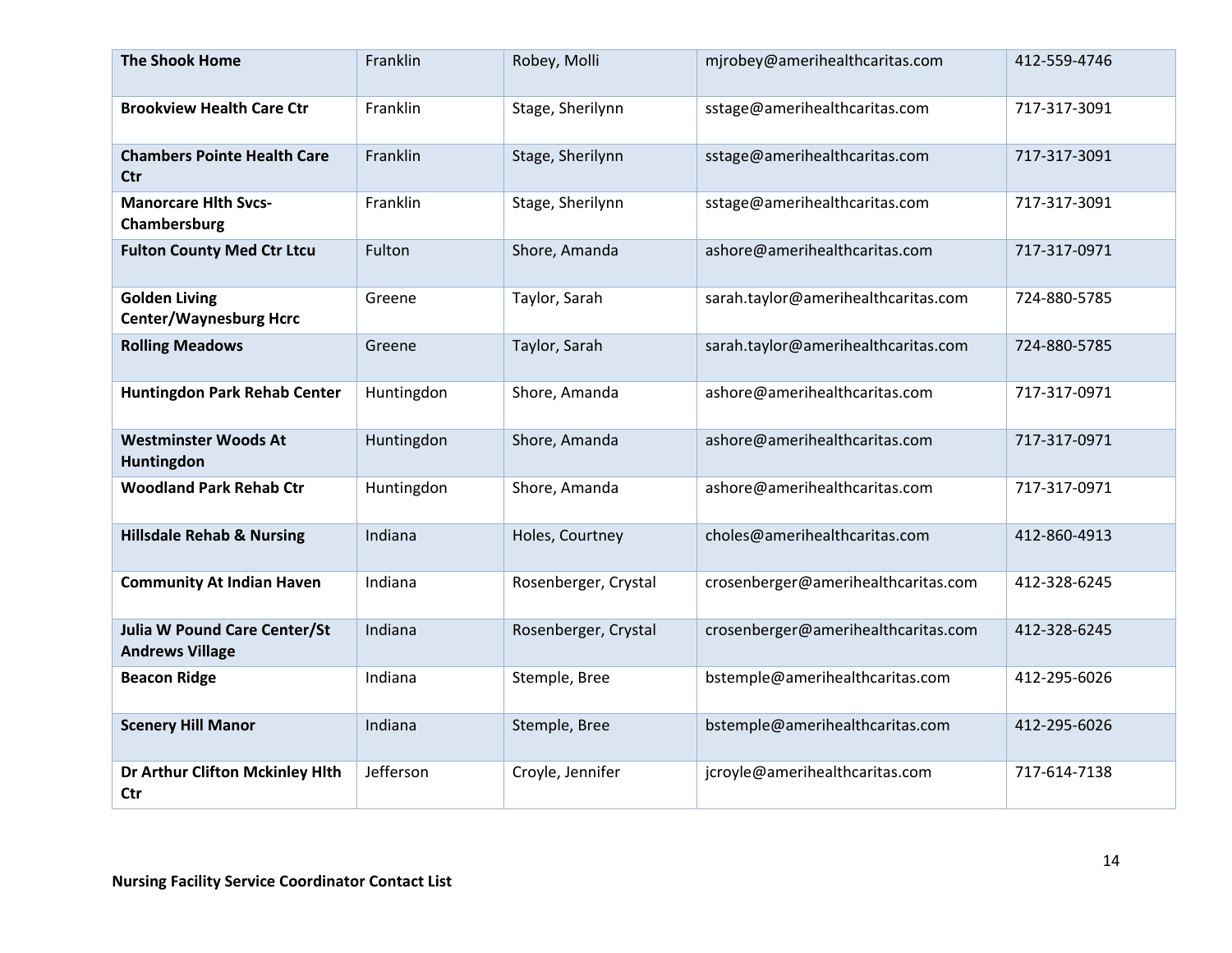| <b>Highland View Healthcare &amp;</b><br><b>Rehab Ctr</b>  | Jefferson  | Croyle, Jennifer | jcroyle@amerihealthcaritas.com | 717-614-7138 |
|------------------------------------------------------------|------------|------------------|--------------------------------|--------------|
| <b>Jefferson Manor Health Ctr</b>                          | Jefferson  | Croyle, Jennifer | jcroyle@amerihealthcaritas.com | 717-614-7138 |
| <b>Mulberry Healthcare And</b><br><b>Rehab Center</b>      | Jefferson  | Croyle, Jennifer | jcroyle@amerihealthcaritas.com | 717-614-7138 |
| <b>Brookline Manor &amp;</b><br><b>Rehabilitative Svcs</b> | Juniata    | Fromm, Heather   | hfromm@amerihealthcaritas.com  | 717-497-8775 |
| <b>Locust Grove Retirement</b><br><b>Village</b>           | Juniata    | Fromm, Heather   | hfromm@amerihealthcaritas.com  | 717-497-8775 |
| <b>Richfield Healthcare And Rehab</b><br>Center            | Juniata    | Fromm, Heather   | hfromm@amerihealthcaritas.com  | 717-497-8775 |
| Lackawanna Health & Rehab<br>Ctr                           | Lackawanna | Hubal, Maria     | mhubal@amerihealthcaritas.com  | 717-418-6846 |
| Lackawanna Health Care                                     | Lackawanna | Hubal, Maria     | mhubal@amerihealthcaritas.com  | 717-418-6846 |
| <b>Linwood Nursing &amp;</b><br><b>Rehabilitlation Ctr</b> | Lackawanna | Hubal, Maria     | mhubal@amerihealthcaritas.com  | 717-418-6846 |
| <b>Mid-Valley Health Care Ctr</b>                          | Lackawanna | Hubal, Maria     | mhubal@amerihealthcaritas.com  | 717-418-6846 |
| St Mary's Villa Nsg Hm Inc                                 | Lackawanna | Hubal, Maria     | mhubal@amerihealthcaritas.com  | 717-418-6846 |
| <b>The Gardens At Scranton</b>                             | Lackawanna | Kenney, Zachary  | zkenney@amerihealthcaritas.com | 412-559-6083 |
| <b>Green Ridge Care Ctr</b>                                | Lackawanna | Kenney, Zachary  | zkenney@amerihealthcaritas.com | 412-559-6083 |
| <b>Holy Family Residence</b>                               | Lackawanna | Kenney, Zachary  | zkenney@amerihealthcaritas.com | 412-559-6083 |
| <b>Mountain View Care And</b><br><b>Rehabilitation Ctr</b> | Lackawanna | Kenney, Zachary  | zkenney@amerihealthcaritas.com | 412-559-6083 |
| <b>Scranton Health Care Ctr</b>                            | Lackawanna | Kenney, Zachary  | zkenney@amerihealthcaritas.com | 412-559-6083 |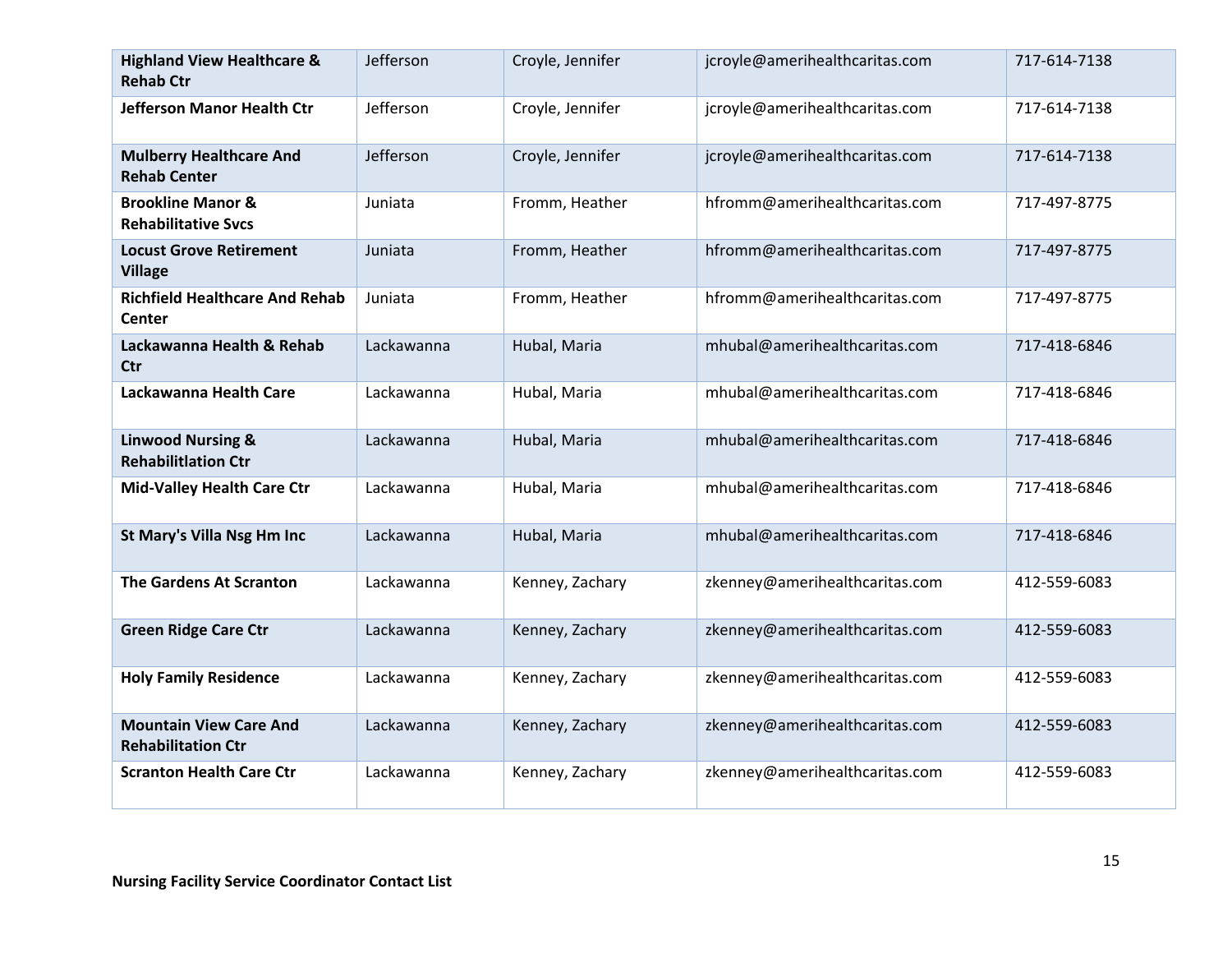| <b>Allied Svcs Skilled Nsg Ctr</b>                           | Lackawanna | Moliere, Marlene       | mmoliere@amerihealthcaritas.com     | 717-645-2959 |
|--------------------------------------------------------------|------------|------------------------|-------------------------------------|--------------|
| <b>Abington Manor</b>                                        | Lackawanna | Nurnberger, Jessica    | jnurnberger@amerihealthcaritas.com  | 717-574-6426 |
| <b>Abington Manor (South)</b>                                | Lackawanna | Nurnberger, Jessica    | jnurnberger@amerihealthcaritas.com  | 717-574-6426 |
| <b>Clark Summit State Hospital</b>                           | Lackawanna | Nurnberger, Jessica    | jnurnberger@amerihealthcaritas.com  | 717-574-6426 |
| <b>Clark Summit State Hospital</b>                           | Lackawanna | Nurnberger, Jessica    | jnurnberger@amerihealthcaritas.com  | 717-574-6426 |
| <b>Jewish Home Of Eastern Pa</b>                             | Lackawanna | Salas-Toledo, Fiorella | fsalastoledo@amerihealthcaritas.com | 717-156-6224 |
| <b>Meadows At Scranton</b>                                   | Lackawanna | Salas-Toledo, Fiorella | fsalastoledo@amerihealthcaritas.com | 717-156-6224 |
| <b>St. Joseph's Center</b>                                   | Lackawanna | Salas-Toledo, Fiorella | fsalastoledo@amerihealthcaritas.com | 717-156-6224 |
| <b>Dunmore Health Care Ctr</b>                               | Lackawanna | Toledo, Fiorella       | fsalastoledo@amerihealthcaritas.com | 717-156-6224 |
| <b>Riverside Healthcare And</b><br><b>Rehab Center</b>       | Lackawanna | Toledo, Fiorella       | fsalastoledo@amerihealthcaritas.com | 717-156-6224 |
| <b>Aventura At Creekside</b>                                 | Lackawanna | Torch, Carol           | ctorch@amerihealthcaritas.com       | 717-497-6332 |
| <b>Carbondale Nursing &amp;</b><br><b>Rehabilitation Ctr</b> | Lackawanna | Torch, Carol           | ctorch@amerihealthcaritas.com       | 717-497-6332 |
| <b>Creekside/Osprey Rehab Center</b>                         | Lackawanna | Torch, Carol           | ctorch@amerihealthcaritas.com       | 717-497-6332 |
| <b>Brethren Village</b>                                      | Lancaster  | Alford, Kim            | kwarman@amerihealthcaritas.com      | 215-370-7397 |
| <b>Elizabethtown Healthcare &amp;</b><br><b>Rehab Ctr</b>    | Lancaster  | Alford, Kim            | kwarman@amerihealthcaritas.com      | 215-370-7397 |
| <b>Fairmount Homes</b>                                       | Lancaster  | Alford, Kim            | kwarman@amerihealthcaritas.com      | 215-370-7397 |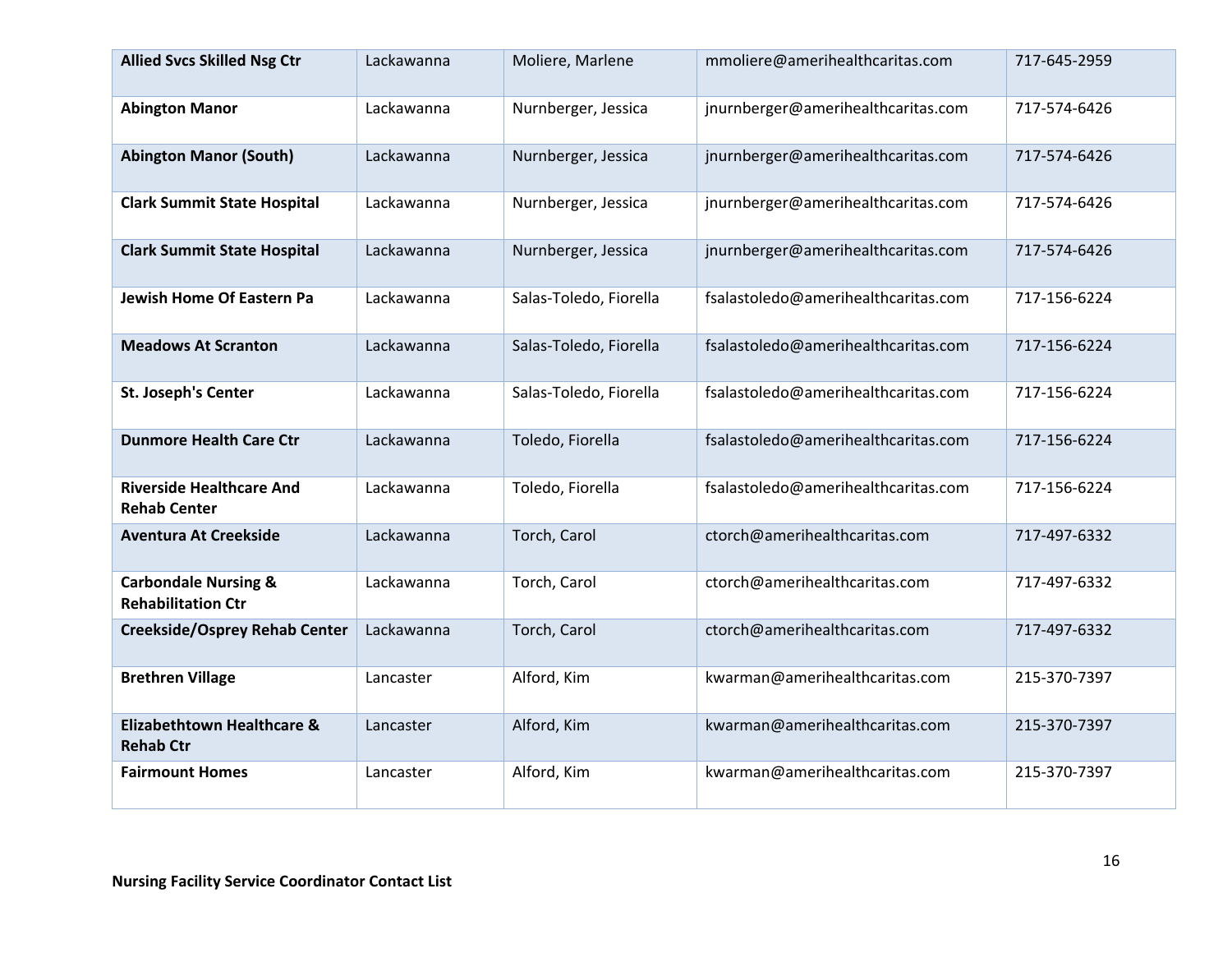| <b>Garden Spot Village</b>                                    | Lancaster | Alford, Kim                           | kwarman@amerihealthcaritas.com                                    | 215-370-7397                 |
|---------------------------------------------------------------|-----------|---------------------------------------|-------------------------------------------------------------------|------------------------------|
| <b>Landis Homes</b>                                           | Lancaster | Alford, Kim                           | kwarman@amerihealthcaritas.com                                    | 215-370-7397                 |
| <b>Luther Acres Manor</b>                                     | Lancaster | Alford, Kim                           | kwarman@amerihealthcaritas.com                                    | 215-370-7397                 |
| <b>The Mennonite Home</b>                                     | Lancaster | Alford, Kim                           | kwarman@amerihealthcaritas.com                                    | 215-370-7397                 |
| <b>Newport Meadows (Aka</b><br><b>Harrison Senior Living)</b> | Lancaster | Alford, Kim                           | kwarman@amerihealthcaritas.com                                    | 215-370-7397                 |
| <b>Pleasant View Retirement</b><br>Comm                       | Lancaster | Alford, Kim                           | kwarman@amerihealthcaritas.com                                    | 215-370-7397                 |
| Zerbe Sisters Nsg Ctr Inc                                     | Lancaster | Alford, Kim                           | kwarman@amerihealthcaritas.com                                    | 215-370-7397                 |
| <b>United Zion Retirement Comm</b>                            | Lancaster | Alford, Kimberly                      | kwarman@amerihealthcaritas.com                                    | 215-370-7397                 |
| <b>Susquehanna Valley Nsg &amp;</b><br><b>Rehab Ctr</b>       | Lancaster | Alford, Kimberly<br>Gardner, Brittney | kwarman@amerihealthcaritas.com<br>bgardner@amerihealthcaritas.com | 215-370-7397<br>717-562-3556 |
| <b>Rose City Nursing And Rehab At</b><br>Lancaster            | Lancaster | Bish, Christine                       | cbish@amerihealthcaritas.com                                      | 412-328-5689                 |
| <b>Calvary Fellowship Homes Inc</b>                           | Lancaster | Burke, Kristen                        | kburke@amerihealthcaritas.com                                     | 215-287-5322                 |
| <b>Elizabeth Manor Healthcare</b><br><b>And Rehab Ctr</b>     | Lancaster | Burke, Kristen                        | kburke@amerihealthcaritas.com                                     | 215-287-5322                 |
| <b>Hamilton Arms Ctr</b>                                      | Lancaster | Burke, Kristen                        | kburke@amerihealthcaritas.com                                     | 215-287-5322                 |
| <b>Maple Farm</b>                                             | Lancaster | Burke, Kristen                        | kburke@amerihealthcaritas.com                                     | 215-287-5322                 |
| <b>Moravian Manor</b>                                         | Lancaster | Burke, Kristen                        | kburke@amerihealthcaritas.com                                     | 215-287-5322                 |
| <b>Mt Hope Nazarene Retirement</b><br>Community               | Lancaster | Burke, Kristen                        | kburke@amerihealthcaritas.com                                     | 215-287-5322                 |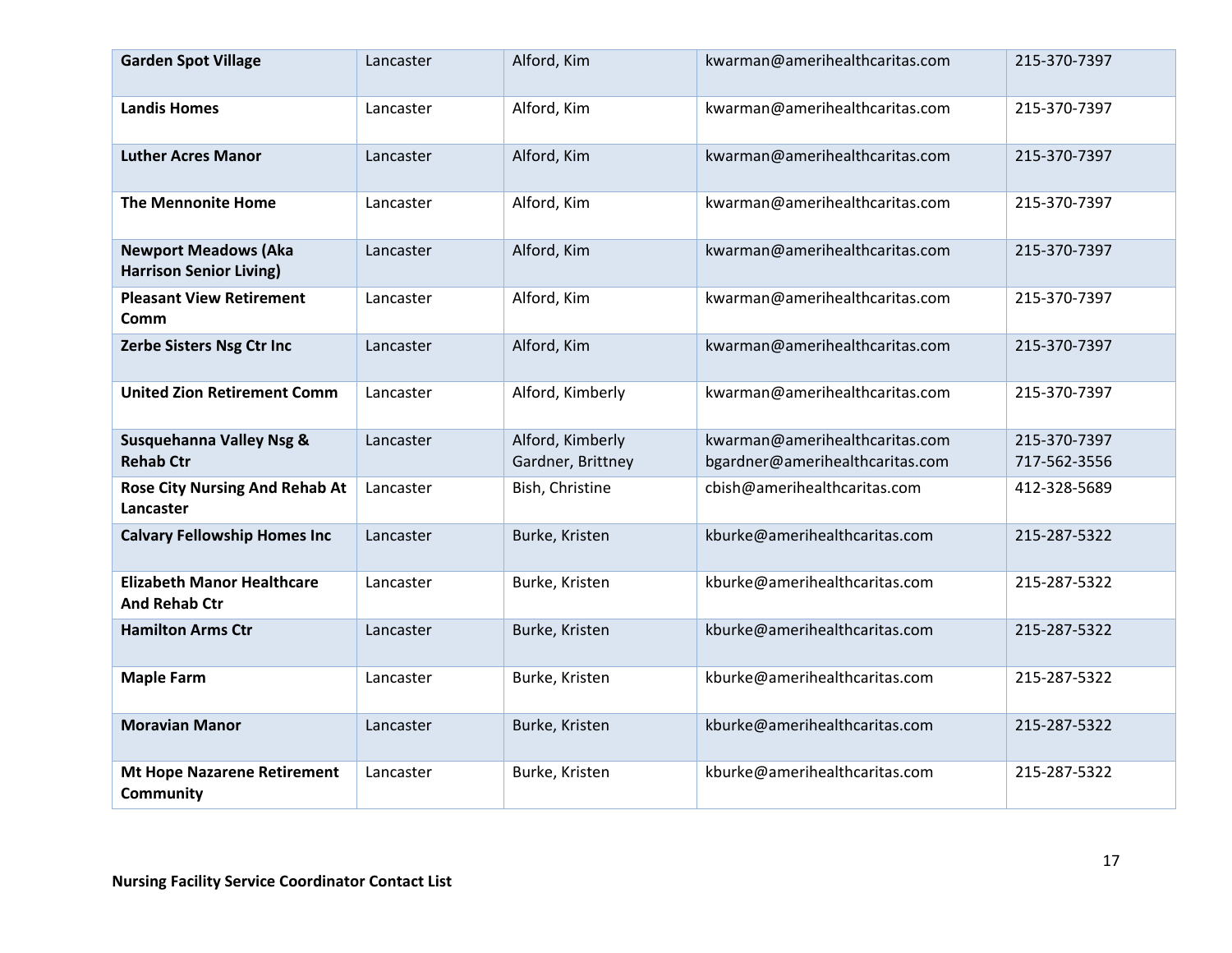| <b>Quarryville Presbyterian</b><br><b>Retirement Community</b>           | Lancaster | Burke, Kristen                        | kburke@amerihealthcaritas.com                                   | 215-287-5322                 |
|--------------------------------------------------------------------------|-----------|---------------------------------------|-----------------------------------------------------------------|------------------------------|
| <b>Ephrata Manor</b>                                                     | Lancaster | Gardner, Brittney                     | bgardner@amerihealthcaritas.com                                 | 717-562-3556                 |
| <b>Gardens At Stevens, The</b>                                           | Lancaster | Gardner, Brittney                     | bgardner@amerihealthcaritas.com                                 | 717-562-3556                 |
| <b>Homestead Village Inc</b>                                             | Lancaster | Gardner, Brittney                     | bgardner@amerihealthcaritas.com                                 | 717-562-3556                 |
| <b>Kadima Rehabilitation &amp;</b><br><b>Nursing At Lititz</b>           | Lancaster | Gardner, Brittney                     | bgardner@amerihealthcaritas.com                                 | 717-562-3556                 |
| <b>St Anne's Retirement</b><br><b>Community</b>                          | Lancaster | Gardner, Brittney                     | bgardner@amerihealthcaritas.com                                 | 717-562-3556                 |
| <b>Lancashire Hall</b>                                                   | Lancaster | Musembi, Nthenya                      | nmusembi@amerihealthcaritas.com                                 | 267-796-0776                 |
| <b>Manorcare Hith Svcs-Lancaster</b>                                     | Lancaster | Musembi, Nthenya                      | nmusembi@amerihealthcaritas.com                                 | 267-796-0776                 |
| <b>Masonic Village At</b><br>Elizabethtown                               | Lancaster | Neary, Katherine                      | kneary@amerihealthcaritas.com                                   | 717-376-7117                 |
| <b>Conestoga View</b>                                                    | Lancaster | Soto, Charrene<br>Cullers, Evangeline | csoto@amerihealthcaritas.com<br>ecullers@amerihealthcaritas.com | 717-562-2354<br>717-317-3515 |
| <b>Overlook Health &amp; Rehab/The</b><br><b>Grove At New Wilmington</b> | Lawrence  | Haskins, Andera                       | andera.haskins@amerihealthcaritas.com                           | 724-709-1743                 |
| <b>Edison Manor</b>                                                      | Lawrence  | Linta, Leslie                         | llinta@amerihealthcaritas.com                                   | 724-272-9310                 |
| <b>Golden Hill Nursing</b><br><b>Home/Quality Life Services</b>          | Lawrence  | McClimans, Jodi                       | jmcclimans@amerihealthcaritas.com                               | 724-600-5884                 |
| <b>Grove New Castle, The/Silver</b><br>Oaks                              | Lawrence  | McClimans, Jodi                       | jmcclimans@amerihealthcaritas.com                               | 724-600-5884                 |
| <b>Haven/Haven Convalescent</b><br>Home                                  | Lawrence  | McClimans, Jodi                       | jmcclimans@amerihealthcaritas.com                               | 724-600-5884                 |
| Jameson Care Center/Upmc<br>Jameson                                      | Lawrence  | McClimans, Jodi                       | jmcclimans@amerihealthcaritas.com                               | 724-600-5884                 |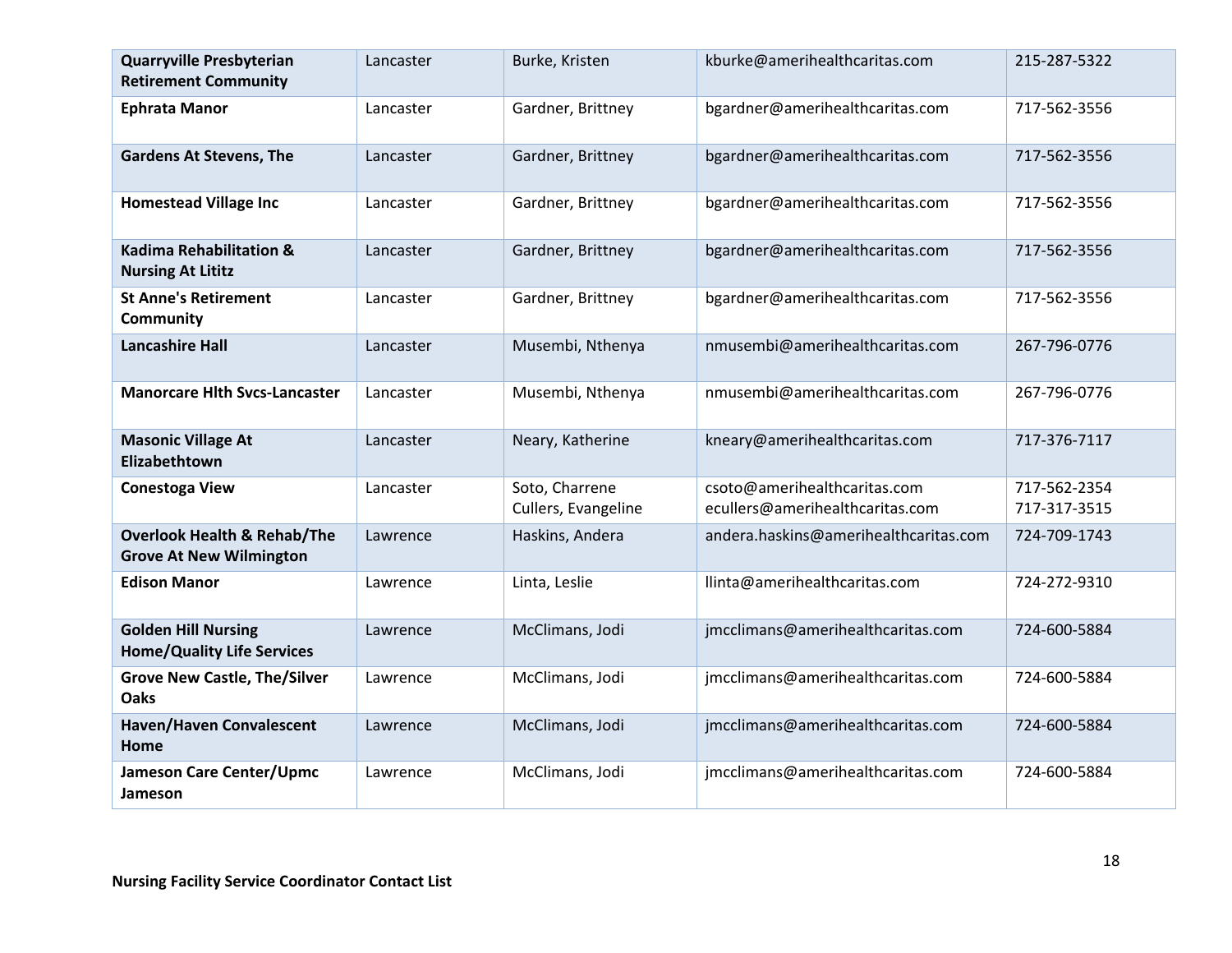| <b>Shenango Presbyterian Senior</b><br>Care                     | Lawrence | McClimans, Jodi  | jmcclimans@amerihealthcaritas.com    | 724-600-5884 |
|-----------------------------------------------------------------|----------|------------------|--------------------------------------|--------------|
| <b>Avalon Nursing Center</b>                                    | Lawrence | Vavrock, Jamie   | jvavrock@amerihealthcaritas.com      | 724-504-5573 |
| <b>Cornwall Manor</b>                                           | Lebanon  | Deitzler, Steven | sdeitzler@amerihealthcaritas.com     | 215-360-7437 |
| <b>Countryside Christian</b><br>Community                       | Lebanon  | Deitzler, Steven | sdeitzler@amerihealthcaritas.com     | 215-360-7437 |
| <b>Kadima Rehab &amp; Nursing At</b><br>Campbelltown            | Lebanon  | Deitzler, Steven | sdeitzler@amerihealthcaritas.com     | 215-360-7437 |
| <b>Kadima Rehabilitation &amp;</b><br><b>Nursing At Palmyra</b> | Lebanon  | Deitzler, Steven | sdeitzler@amerihealthcaritas.com     | 215-360-7437 |
| The Lebanon Valley Home                                         | Lebanon  | Deitzler, Steven | sdeitzler@amerihealthcaritas.com     | 215-360-7437 |
| <b>Londonderry Village</b>                                      | Lebanon  | Deitzler, Steven | sdeitzler@amerihealthcaritas.com     | 215-360-7437 |
| <b>Spang Crest Manor</b>                                        | Lebanon  | Deitzler, Steven | sdeitzler@amerihealthcaritas.com     | 215-360-7437 |
| <b>Stoneridge Poplar Run</b>                                    | Lebanon  | Deitzler, Steven | sdeitzler@amerihealthcaritas.com     | 215-360-7437 |
| <b>Stoneridge Towne Ctr</b>                                     | Lebanon  | Musembi, Nthenya | nmusembi@amerihealthcaritas.com      | 267-796-0776 |
| <b>Cedar Haven Healthcare Ctr</b>                               | Lebanon  | Peters, Sydnee   | sydnee.peters@amerihealthcaritas.com | 412-965-3957 |
| <b>Manorcare Hith Svcs-Lebanon</b>                              | Lebanon  | Wildner, David   | dwildner@amerihealthcaritas.com      | 717-941-2123 |
| <b>Manorcare Hith Svcs-West</b><br><b>Allen</b>                 | Lehigh   | Crossen, Joseph  | jcrosson@amerihealthcaritas.com      | 717-576-8539 |
| <b>Westminster Village</b>                                      | Lehigh   | Crossen, Joseph  | jcrosson@amerihealthcaritas.com      | 717-576-8539 |
| <b>Lehigh Ctr</b>                                               | Lehigh   | Crosson, Joseph  | jcrosson@amerihealthcaritas.com      | 717-576-8539 |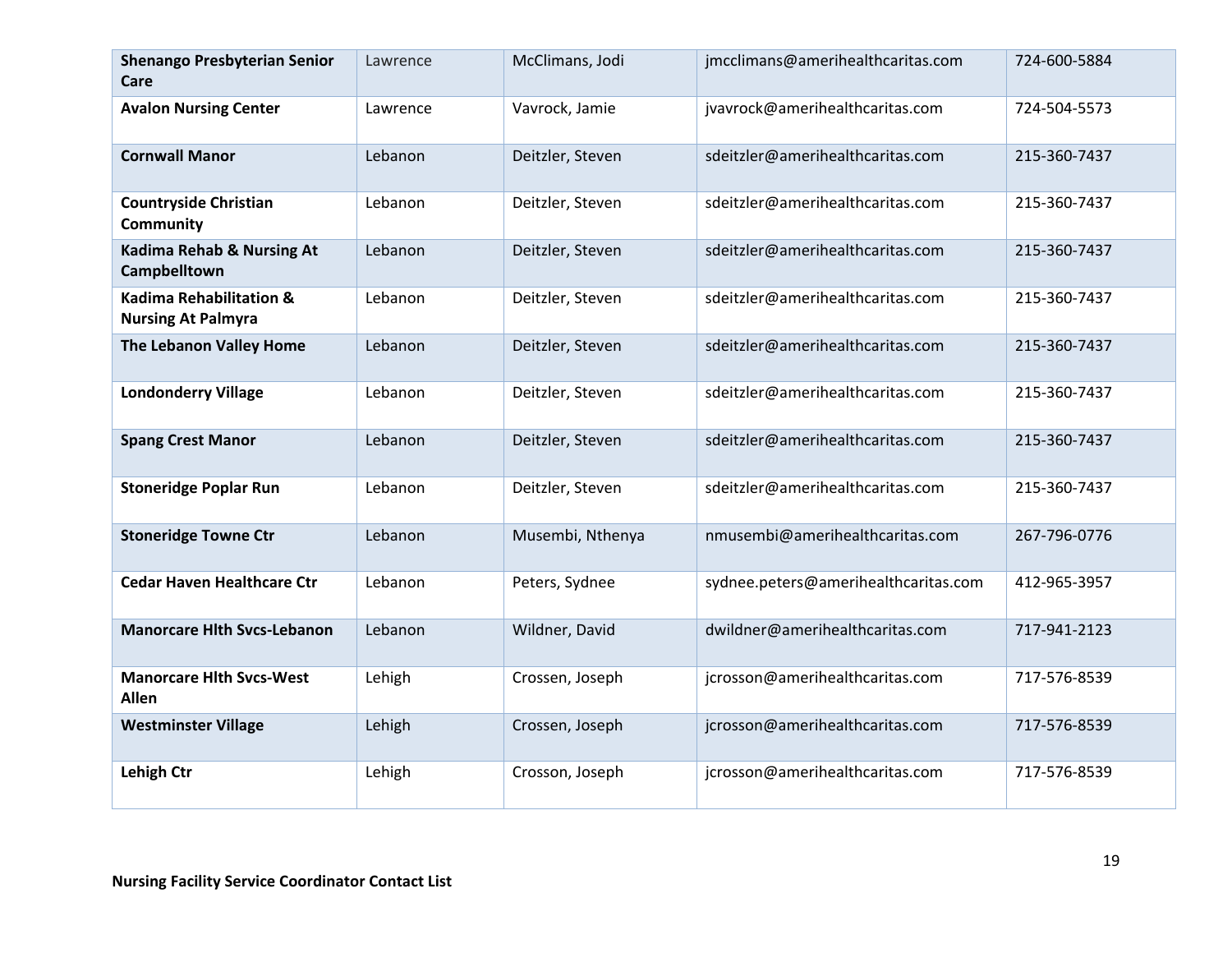| <b>Phoebe Allentown Health Care</b><br><b>Ctr</b>               | Lehigh  | Crosson, Joseph<br>Rentschler, Stephanie | jcrosson@amerihealthcaritas.com<br>srentschler@amerihealthcaritas.com | 717-576-8539<br>267-615-4826 |
|-----------------------------------------------------------------|---------|------------------------------------------|-----------------------------------------------------------------------|------------------------------|
| <b>Mosser Nursing Home</b>                                      | Lehigh  | Dominicis, Kelsey                        | kdominicis@amerihealthcaritas.com                                     | 717-743-6805                 |
| <b>Manorcare Hith Svcs-</b><br>Bethlehem (2021)                 | Lehigh  | Guastella, Laurie                        | lguastella@amerihealthcaritas.com                                     | 412-328-8455                 |
| <b>Manorcare Hith Svcs-</b><br>Bethlehem (2029)                 | Lehigh  | Guastella, Laurie                        | lguastella@amerihealthcaritas.com                                     | 412-328-8455                 |
| <b>Cedarbrook Senior Care And</b><br><b>Rehab-Fountain Hill</b> | Lehigh  | Heath, Megan                             | mheath@amerihealthcaritas.com                                         | 412-328-6565                 |
| <b>Cedarbrook Senior Care And</b><br><b>Rehab-Allentown</b>     | Lehigh  | Meyers, Mary<br>Printz, Alayna           | mmeyers@amerihealthcaritas.com;<br>aprintz@amerihealthcaritas.com     | 717-409-0008<br>717-497-7334 |
| <b>Fellowship Manor</b>                                         | Lehigh  | Mitchell, Albert                         | ajmitchell@amerihealthcaritas.com                                     | 717-317-0948                 |
| <b>Holy Family Manor</b>                                        | Lehigh  | Mitchell, Albert                         | ajmitchell@amerihealthcaritas.com                                     | 717-317-0948                 |
| <b>Manorcare Hith Svcs-Allentown</b>                            | Lehigh  | Moehrle, Gretchen                        | gmoehrle@amerihealthcaritas.com                                       | 717-712-5851                 |
| <b>Good Shepherd Home Raker Ctr</b>                             | Lehigh  | Moehrle, Gretchen<br>Urban, Michael      | gmoehrle@amerihealthcaritas.com<br>murban@amerihealthcaritas.com      | 717-712-5851<br>717-678-5773 |
| <b>Good Shepherd Home</b><br><b>Bethlehem</b>                   | Lehigh  | Ruiz, Phillip                            | pruiz1@amerihealthcaritas.com                                         | 267-796-0775                 |
| <b>Luther Crest Nursing Facility</b>                            | Lehigh  | Ruiz, Phillip                            | pruiz1@amerihealthcaritas.com                                         | 267-796-0775                 |
| <b>Birchwood Healthcare And</b><br><b>Rehab Center</b>          | Luzerne | Buselli, Michelle                        | mbuselli@amerihealthcaritas.com                                       | 717-562-4725                 |
| <b>Guardian Healthcare &amp; Rehab</b><br><b>Ctr</b>            | Luzerne | Buselli, Michelle                        | mbuselli@amerihealthcaritas.com                                       | 717-562-4725                 |
| <b>Bonham Nursing Ctr</b>                                       | Luzerne | Cruz, Melinda                            | mcruz1@amerihealthcaritas.com                                         | 223-666-1409                 |
| <b>Hampton House</b>                                            | Luzerne | Funke, Alvin                             | afunke@amerihealthcaritas.com                                         | 717-210-1501                 |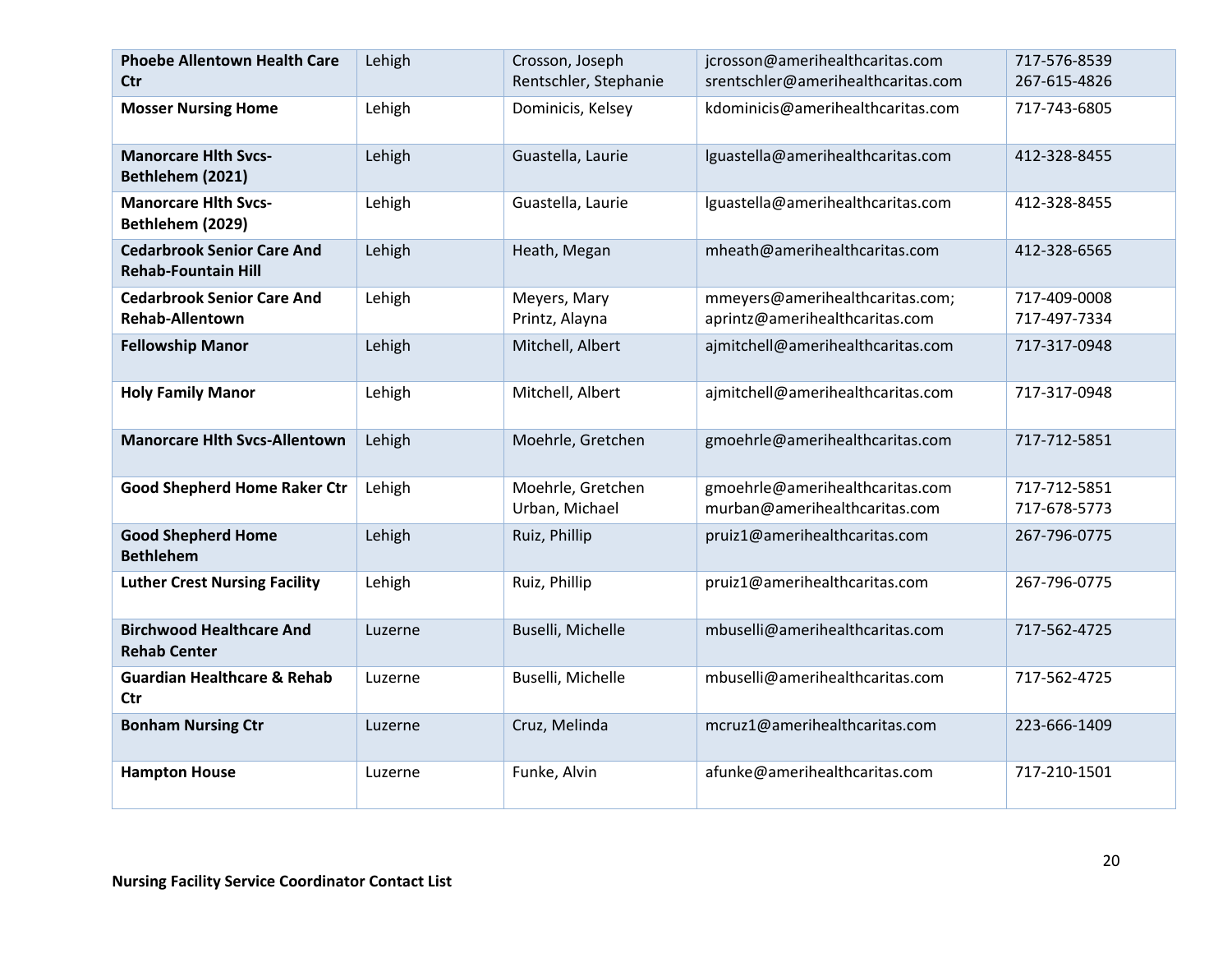| <b>Little Flower Manor Of The</b><br><b>Diocese Of Scranton</b>        | Luzerne | Funke, Alvin        | afunke@amerihealthcaritas.com      | 717-210-1501 |
|------------------------------------------------------------------------|---------|---------------------|------------------------------------|--------------|
| <b>Riverstreet Manor</b>                                               | Luzerne | Funke, Alvin        | afunke@amerihealthcaritas.com      | 717-210-1501 |
| <b>Smith Health Care Ltd</b>                                           | Luzerne | Funke, Alvin        | afunke@amerihealthcaritas.com      | 717-210-1501 |
| The Gardens At East Mountain                                           | Luzerne | Machinshok, Julia   | jmachinshok@amerihealthcaritas.com | 717-480-6602 |
| The Gardens At Wyoming<br><b>Valley</b>                                | Luzerne | Machinshok, Julia   | jmachinshok@amerihealthcaritas.com | 717-480-6602 |
| <b>Mountain Top Healthcare &amp;</b><br><b>Rehab Ctr</b>               | Luzerne | Machinshok, Julia   | jmachinshok@amerihealthcaritas.com | 717-480-6602 |
| <b>Timber Ridge Health Ctr</b>                                         | Luzerne | Machinshok, Julia   | jmachinshok@amerihealthcaritas.com | 717-480-6602 |
| <b>Kingston Health Care Ctr Llc</b>                                    | Luzerne | Manglaviti, Donna   | dmanglaviti@amerihealthcaritas.com | 412-956-5313 |
| <b>Manorcare Hlth Svcs-Kingston</b>                                    | Luzerne | Manglaviti, Donna   | dmanglaviti@amerihealthcaritas.com | 412-956-5313 |
| <b>Mercy Ctr Nsg Unit Inc</b>                                          | Luzerne | Manglaviti, Donna   | dmanglaviti@amerihealthcaritas.com | 412-956-5313 |
| <b>River Run Healthcare And</b><br>Rehab Center-Guardian @<br>Kingston | Luzerne | Manglaviti, Donna   | dmanglaviti@amerihealthcaritas.com | 412-956-5313 |
| The Manor At St Luke Village                                           | Luzerne | Mungro King, Sandra | smungroking@amerihealthcaritas.com | 717-678-9725 |
| <b>Mountain City Nursing &amp; Rehab</b><br><b>Ctr</b>                 | Luzerne | Mungro King, Sandra | smungroking@amerihealthcaritas.com | 717-678-9725 |
| The Pavilion At St Luke Village                                        | Luzerne | Mungro King, Sandra | smungroking@amerihealthcaritas.com | 717-678-9725 |
| <b>Highland Manor Rehabilitation</b><br>& Nsg Ctr                      | Luzerne | Nurnberger, Jessica | jnurnberger@amerihealthcaritas.com | 717-574-6426 |
| <b>Kadima Rehabilitation &amp;</b><br><b>Nursing At Lakeside</b>       | Luzerne | Nurnberger, Jessica | jnurnberger@amerihealthcaritas.com | 717-574-6426 |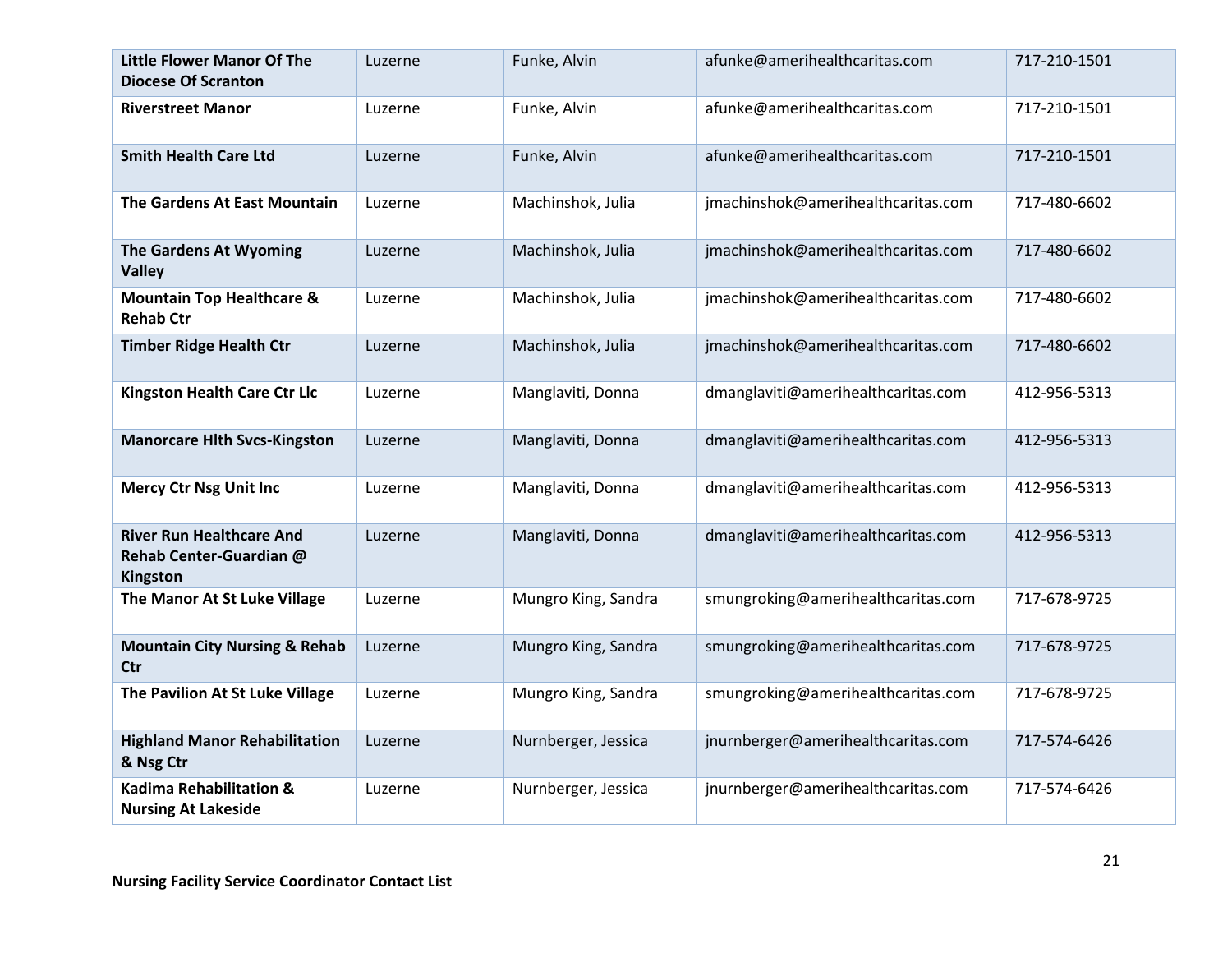| <b>Meadows Nursing &amp; Rehab Ctr</b>                                                        | Luzerne  | Nurnberger, Jessica | jnurnberger@amerihealthcaritas.com | 717-574-6426 |
|-----------------------------------------------------------------------------------------------|----------|---------------------|------------------------------------|--------------|
| <b>St Luke's Villa</b>                                                                        | Luzerne  | Nurnberger, Jessica | jnurnberger@amerihealthcaritas.com | 717-574-6426 |
| <b>Butler Valley Manor</b>                                                                    | Luzerne  | Rutty, Stephanie    | srutty@amerihealthcaritas.com      | 717-574-7402 |
| <b>Kadima Rehabilitation &amp;</b><br><b>Nursing At Luzerne/Butler</b><br><b>Valley Manor</b> | Luzerne  | Rutty, Stephanie    | srutty@amerihealthcaritas.com      | 717-574-7402 |
| <b>The Wesley Village</b>                                                                     | Luzerne  | Torch, Carol        | ctorch@amerihealthcaritas.com      | 717-497-6332 |
| <b>Manorcare Hlth Svcs-Jersey</b><br><b>Shore</b>                                             | Lycoming | Harris, Corrina     | cjharris@amerihealthcaritas.com    | 412-328-8935 |
| <b>Rose View Nsg And Rehab Ctr</b>                                                            | Lycoming | Harris, Corrina     | cjharris@amerihealthcaritas.com    | 412-328-8935 |
| Susquehanna Health Skilled Nsg<br>& Rehab Ctr                                                 | Lycoming | Harris, Corrina     | cjharris@amerihealthcaritas.com    | 412-328-8935 |
| The Williamsport Home                                                                         | Lycoming | Harris, Corrina     | cjharris@amerihealthcaritas.com    | 412-328-8935 |
| Loyalsock Rehab Ctr                                                                           | Lycoming | Pedokus, Hannah     | hpedokus@amerihealthcaritas.com    | 717-418-4607 |
| <b>Manorcare Hith Svcs-</b><br><b>Williamsport North</b>                                      | Lycoming | Pedokus, Hannah     | hpedokus@amerihealthcaritas.com    | 717-418-4607 |
| <b>Manorcare Hlth Svcs-</b><br><b>Williamsport South</b>                                      | Lycoming | Pedokus, Hannah     | hpedokus@amerihealthcaritas.com    | 717-418-4607 |
| <b>Valley View Rehab And Nursing</b><br><b>Ctr</b>                                            | Lycoming | Pedokus, Hannah     | hpedokus@amerihealthcaritas.com    | 717-418-4607 |
| <b>Bradford Manor</b>                                                                         | Mckean   | Hester, Barbara     | bhester@amerihealthcaritas.com     | 412-713-1291 |
| <b>Bradford Ecumenical Home Inc</b>                                                           | Mckean   | Yale, Lenamae       | lyale@amerihealthcaritas.com       | 814-596-3775 |
| <b>Lakeview Healthcare And</b><br><b>Rehabilitation Center</b>                                | Mckean   | Yale, Lenamae       | lyale@amerihealthcaritas.com       | 814-596-3775 |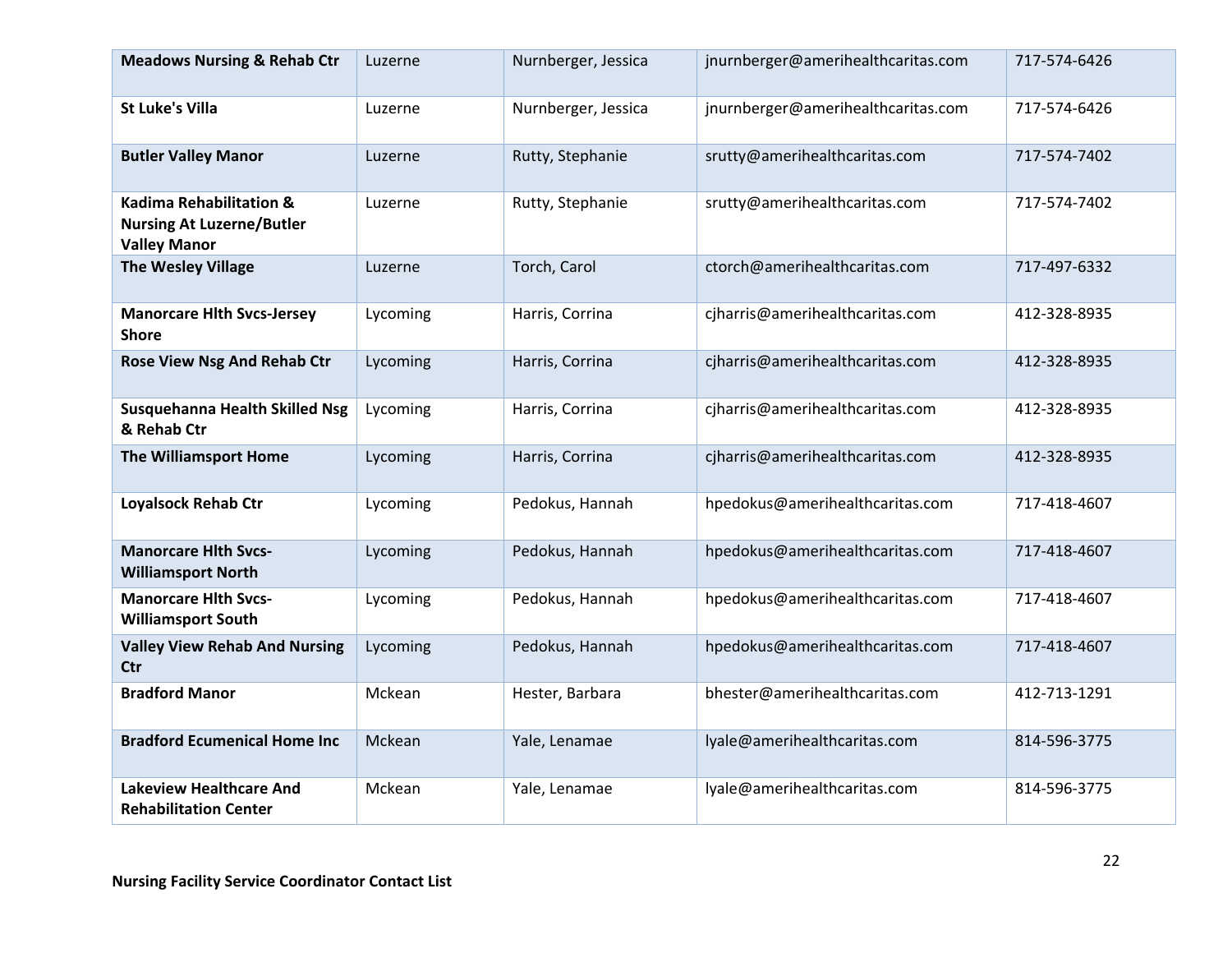| <b>Lutheran Home At Kane</b>                        | Mckean  | Yale, Lenamae    | lyale@amerihealthcaritas.com    | 814-596-3775 |
|-----------------------------------------------------|---------|------------------|---------------------------------|--------------|
| <b>The Pavilion At BRMC</b>                         | Mckean  | Yale, Lenamae    | lyale@amerihealthcaritas.com    | 814-596-3775 |
| Sena Kean Manor                                     | Mckean  | Yale, Lenamae    | lyale@amerihealthcaritas.com    | 814-596-3775 |
| <b>Avalon Springs Place</b>                         | Mercer  | Barnes, Michelle | mbarnes2@amerihealthcaritas.com | 412-588-5868 |
| <b>Grove Manor</b>                                  | Mercer  | Barnes, Michelle | mbarnes2@amerihealthcaritas.com | 412-588-5868 |
| <b>Orchard Manor Inc</b>                            | Mercer  | Barnes, Michelle | mbarnes2@amerihealthcaritas.com | 412-588-5868 |
| <b>Quality Life Services - Grove</b><br><b>City</b> | Mercer  | Barnes, Michelle | mbarnes2@amerihealthcaritas.com | 412-588-5868 |
| <b>Quality Life Services - Mercer</b>               | Mercer  | Barnes, Michelle | mbarnes2@amerihealthcaritas.com | 412-588-5868 |
| <b>Clepper Manor</b>                                | Mercer  | Lightel, Eva     | elightel@amerihealthcaritas.com | 412-510-2824 |
| <b>The Grove At Greenville</b>                      | Mercer  | Lightel, Eva     | elightel@amerihealthcaritas.com | 412-510-2824 |
| <b>Hospitality Care Ctr Of</b><br>Hermitage, Inc    | Mercer  | Lightel, Eva     | elightel@amerihealthcaritas.com | 412-510-2824 |
| <b>Nugent Convalescent Home</b>                     | Mercer  | Lightel, Eva     | elightel@amerihealthcaritas.com | 412-510-2824 |
| Saint John Xxiii Home                               | Mercer  | Lightel, Eva     | elightel@amerihealthcaritas.com | 412-510-2824 |
| <b>St Paul Homes</b>                                | Mercer  | Lightel, Eva     | elightel@amerihealthcaritas.com | 412-510-2824 |
| <b>Valley View Haven Inc</b>                        | Mifflin | Reed, William    | wreed@amerihealthcaritas.com    | 717-991-7841 |
| <b>Ohesson Manor</b>                                | Mifflin | Wommer, Patricia | pwommer@amerihealthcaritas.com  | 717-512-8844 |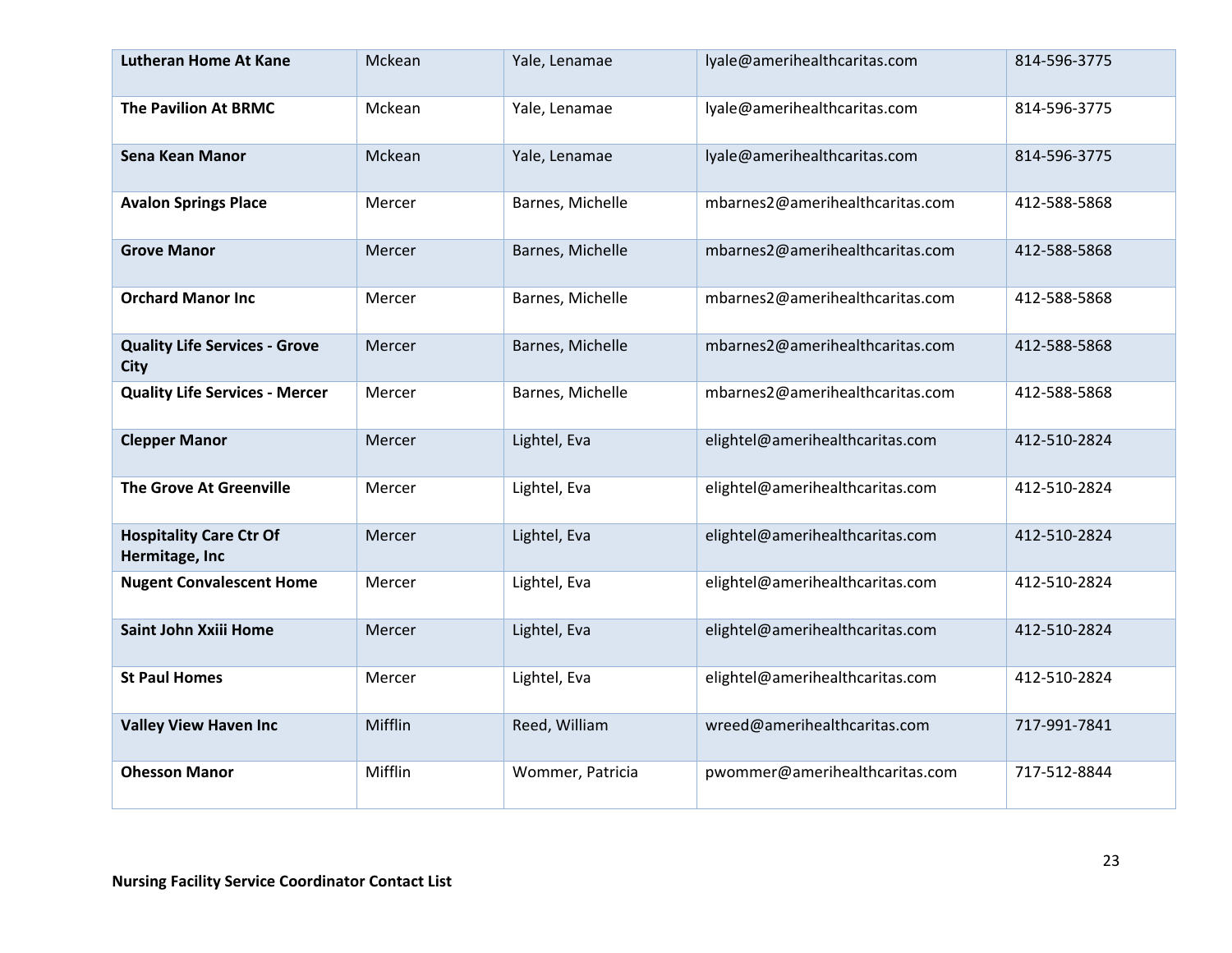| <b>William Penn Healthcare And</b><br><b>Rehab Center</b>         | Mifflin     | Wommer, Patricia | pwommer@amerihealthcaritas.com  | 717-512-8844 |
|-------------------------------------------------------------------|-------------|------------------|---------------------------------|--------------|
| Pleasant Valley Mnr Inc /<br><b>Monroe Co Hm</b>                  | Monroe      | Cruz, Melinda    | mcruz1@amerihealthcaritas.com   | 223-666-1409 |
| <b>Whitestone Care Ctr</b>                                        | Monroe      | Cruz, Melinda    | mcruz1@amerihealthcaritas.com   | 223-666-1409 |
| <b>Brookmont Healthcare Ctr</b>                                   | Monroe      | Hubal, Maria     | mhubal@amerihealthcaritas.com   | 717-418-6846 |
| <b>The Gardens At Stroud</b>                                      | Monroe      | Infante, Pamela  | pinfante@amerihealthcaritas.com | 717-562-3201 |
| <b>Emmanuel Ctr For Nsg &amp; Rehab</b><br>At Maria Joseph        | Montour     | Garner, Ashley   | agarner@amerihealthcaritas.com  | 717-480-2789 |
| <b>Grandview Nursing And</b><br><b>Rehabilitation</b>             | Montour     | Garner, Ashley   | agarner@amerihealthcaritas.com  | 717-480-2789 |
| <b>Country Meadows Nsg Ctr Of</b><br><b>Bethlehem</b>             | Northampton | Casey, Lauren    | lcasey@amerihealthcaritas.com   | 412-495-4015 |
| <b>The Gardens At Easton</b>                                      | Northampton | Casey, Lauren    | lcasey@amerihealthcaritas.com   | 412-495-4015 |
| The Gardens For Memory Care<br><b>At Easton</b>                   | Northampton | Casey, Lauren    | lcasey@amerihealthcaritas.com   | 412-495-4015 |
| <b>New Eastwood Healthcare &amp;</b><br><b>Rehabilitation Ctr</b> | Northampton | Casey, Lauren    | lcasey@amerihealthcaritas.com   | 412-495-4015 |
| Slate Belt Health &<br><b>Rehabilitation Ctr</b>                  | Northampton | Casey, Lauren    | lcasey@amerihealthcaritas.com   | 412-495-4015 |
| <b>Northampton County Home-</b><br>Gracedale                      | Northampton | Munuoz, Byron    | bmunoz@amerihealthcaritas.com   | 717-678-9861 |
| <b>Manorcare Hith Svcs-Easton</b>                                 | Northampton | Sloboh, Elsie    | esloboh@amerihealthcaritas.com  | 717-562-2131 |
| <b>Moravian Hall Square Hth And</b><br><b>Wellness Ctr</b>        | Northampton | Sloboh, Elsie    | esloboh@amerihealthcaritas.com  | 717-562-2131 |
| <b>Old Orchard Health Care Ctr</b>                                | Northampton | Sloboh, Elsie    | esloboh@amerihealthcaritas.com  | 717-562-2131 |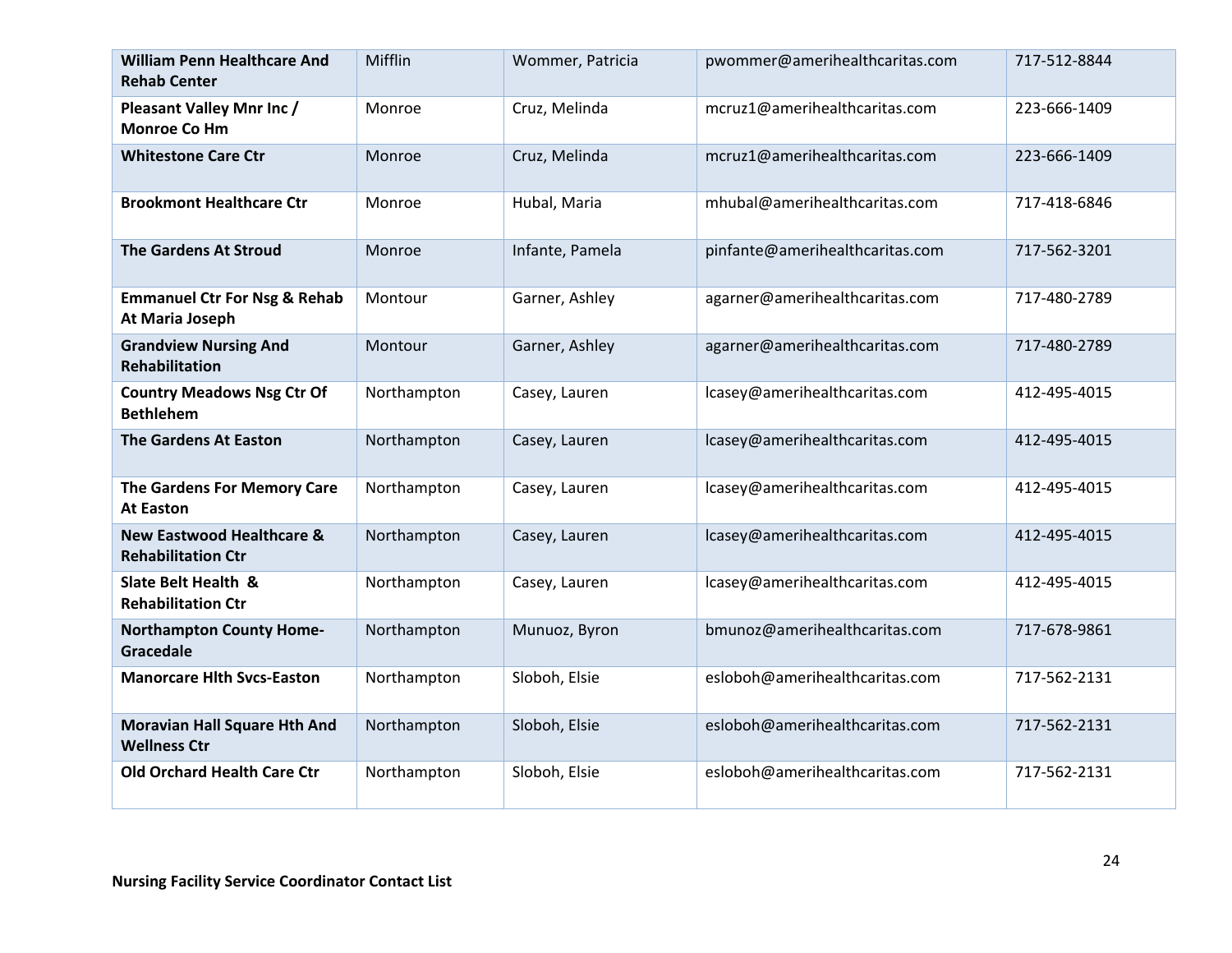| <b>Weston Rehabilitation &amp; Nsg</b><br><b>Ctr</b>        | Northampton    | Sloboh, Elsie     | esloboh@amerihealthcaritas.com  | 717-562-2131 |
|-------------------------------------------------------------|----------------|-------------------|---------------------------------|--------------|
| <b>Sunbury Community Health &amp;</b><br><b>Rehab Ctr</b>   | Northumberland | Fromm, Heather    | hfromm@amerihealthcaritas.com   | 717-497-8775 |
| <b>Manorcare Hith Svcs-Sunbury</b>                          | Northumberland | Garner, Ashley    | agarner@amerihealthcaritas.com  | 717-480-2789 |
| <b>Milton Rehabilitation And</b><br><b>Nursing Ctr</b>      | Northumberland | Harris, Corrina   | cjharris@amerihealthcaritas.com | 412-328-8935 |
| <b>Mount Carmel Nsg &amp; Rehab Ctr</b>                     | Northumberland | Lyons, Jaime      | jlyons1@amerihealthcaritas.com  | 717-210-9475 |
| <b>Nottingham Village</b>                                   | Northumberland | Lyons, Jaime      | jlyons1@amerihealthcaritas.com  | 717-210-9475 |
| Mountain View, A Nsg & Rehab<br>Ctr                         | Northumberland | Walker, Caitlin   | cpwalker@amerihealthcaritas.com | 412-495-6237 |
| <b>Nursing And Rehab At The</b><br><b>Mansion</b>           | Northumberland | Walker, Caitlin   | cpwalker@amerihealthcaritas.com | 412-495-6237 |
| <b>Watsontown Rehab And</b><br><b>Nursing Center</b>        | Northumberland | Walker, Caitlin   | cpwalker@amerihealthcaritas.com | 412-495-6237 |
| <b>Kinkora Pythian Home</b>                                 | Perry          | Riter, Olivia     | oriter@amerihealthcaritas.com   | 717-303-7783 |
| <b>Premier At Perry Village For Nsg</b><br><b>And Rehab</b> | Perry          | Riter, Olivia     | oriter@amerihealthcaritas.com   | 717-303-7783 |
| <b>Stonebridge H&amp;R</b>                                  | Perry          | Riter, Olivia     | oriter@amerihealthcaritas.com   | 717-303-7783 |
| <b>Belle Reve Health Care Ctr</b>                           | Pike           | Tressel, Jennifer | jtressel@amerihealthcaritas.com | 717-461-0816 |
| Milford Healthcare & Rehab Ctr                              | Pike           | Tressel, Jennifer | jtressel@amerihealthcaritas.com | 717-461-0816 |
| <b>Sweden Valley Manor</b>                                  | Potter         | Leonard, Erin     | eleonard@amerihealthcaritas.com | 717-497-5897 |
| <b>Upmc Cole Skilled Nursing &amp;</b><br><b>Rehab Unit</b> | Potter         | Leonard, Erin     | eleonard@amerihealthcaritas.com | 717-497-5897 |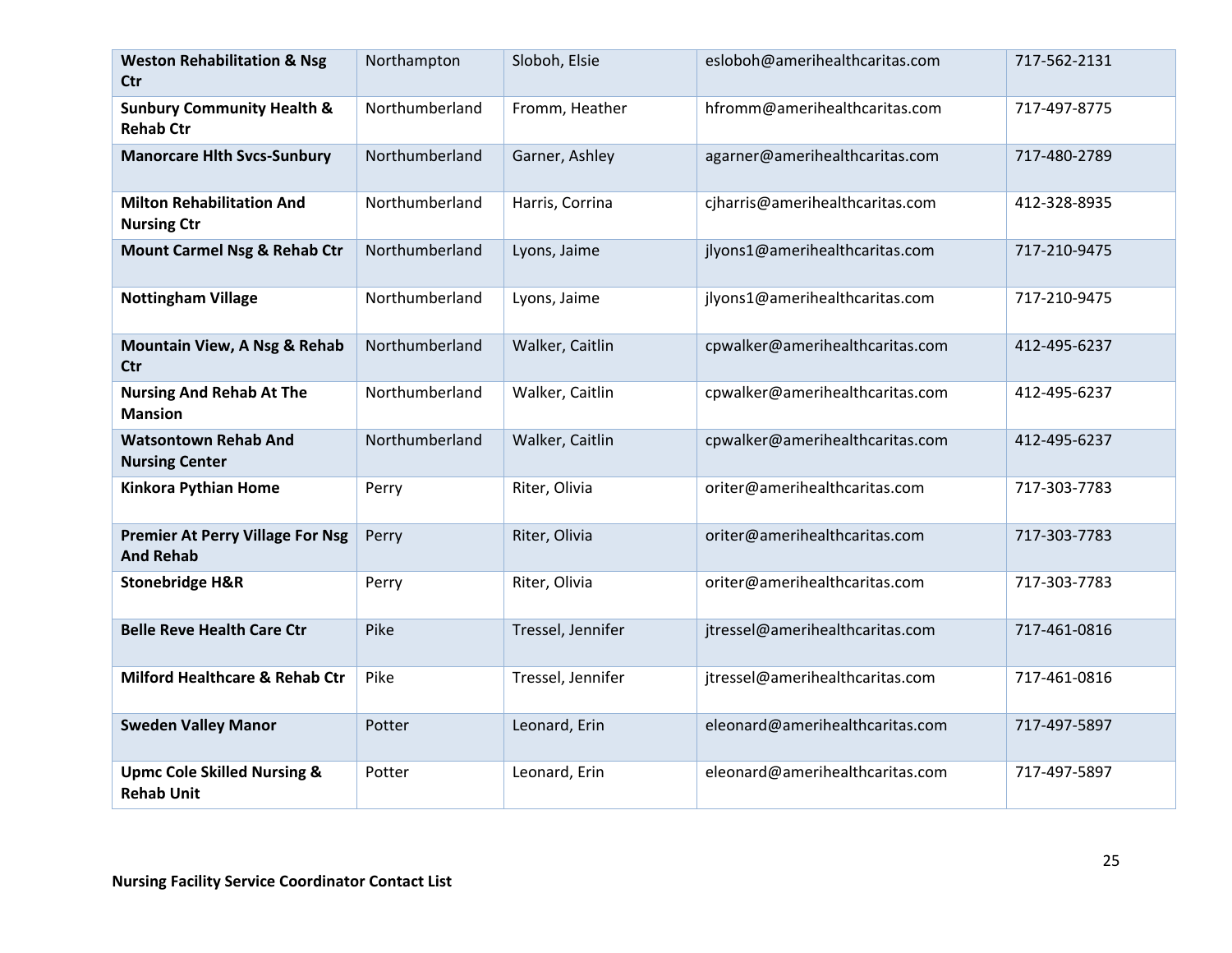| <b>Orwigsburg Nursing And Rehab</b><br><b>Center</b>        | Schuylkill | Aita, Traci       | taita@amerihealthcaritas.com       | 717-317-2380 |
|-------------------------------------------------------------|------------|-------------------|------------------------------------|--------------|
| The Gardens At York Terrace                                 | Schuylkill | Beck, Cynthia     | cbeck1@amerihealthcaritas.com      | 717-303-6705 |
| <b>Green Valley Skilled Nsg &amp;</b><br><b>Rehab Ctr</b>   | Schuylkill | Beck, Cynthia     | cbeck1@amerihealthcaritas.com      | 717-303-6705 |
| Hometown Nsg & Rehab Ctr                                    | Schuylkill | Beck, Cynthia     | cbeck1@amerihealthcaritas.com      | 717-303-6705 |
| <b>Ridgeview Healthcare And</b><br><b>Rehab Center</b>      | Schuylkill | Beck, Cynthia     | cbeck1@amerihealthcaritas.com      | 717-303-6705 |
| <b>Shenandoah Manor Nursing Ctr</b>                         | Schuylkill | Beck, Cynthia     | cbeck1@amerihealthcaritas.com      | 717-303-6705 |
| <b>St Luke's Rehabilitation &amp;</b><br><b>Nursing Ctr</b> | Schuylkill | Beck, Cynthia     | cbeck1@amerihealthcaritas.com      | 717-303-6705 |
| <b>Broad Mountain Health &amp;</b><br><b>Rehab Ctr</b>      | Schuylkill | Billus, Sandra    | sbillus@amerihealthcaritas.com     | 717-303-6413 |
| <b>Manorcare Hlth Svcs-Pottsville</b>                       | Schuylkill | Billus, Sandra    | sbillus@amerihealthcaritas.com     | 717-303-6413 |
| <b>Schuylkill Ctr</b>                                       | Schuylkill | Billus, Sandra    | sbillus@amerihealthcaritas.com     | 717-303-6413 |
| <b>Rosewood Rehabilitation And</b><br><b>Nursing Center</b> | Schuylkill | Wilson, Ann       | amwilson@amerihealthcaritas.com    | 717-216-3704 |
| <b>Seton Manor Nursing And</b><br><b>Rehab Center</b>       | Schuylkill | Wilson, Ann       | amwilson@amerihealthcaritas.com    | 717-216-3704 |
| <b>Tremont Health &amp; Rehab Ctr</b>                       | Schuylkill | Wilson, Ann       | amwilson@amerihealthcaritas.com    | 717-216-3704 |
| The Manor At Penn Village                                   | Snyder     | Wommer, Patricia  | pwommer@amerihealthcaritas.com     | 717-512-8844 |
| <b>Laurelview Village</b>                                   | Somerset   | Lauren Cottington | lcottington@amerihealthcaritas.com | 412-522-2645 |
| <b>Meadowview Nursing Center</b>                            | Somerset   | Lauren Cottington | lcottington@amerihealthcaritas.com | 412-522-2645 |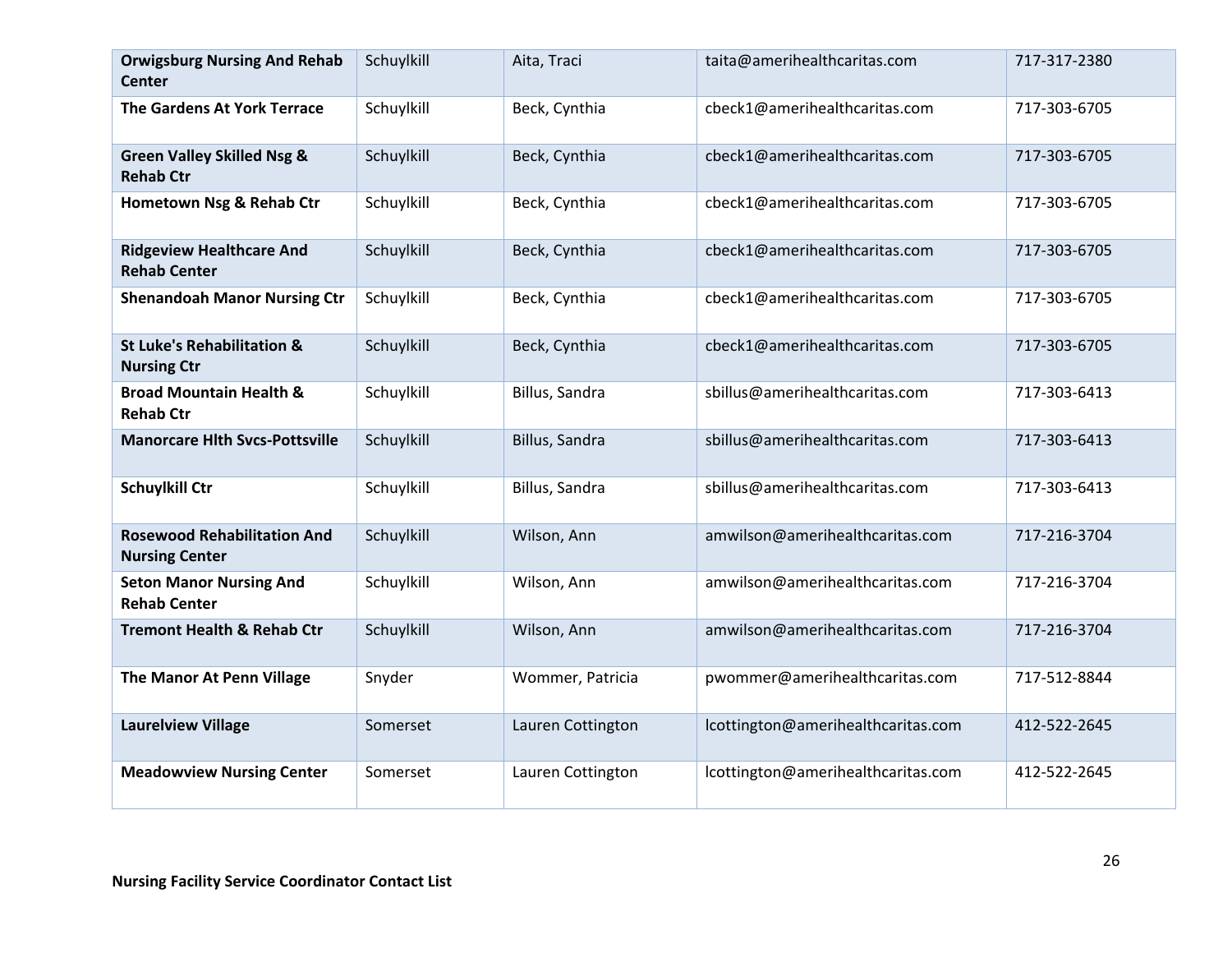| <b>Meyersdale Health And Reha</b>                                | Somerset    | Lauren Cottington | lcottington@amerihealthcaritas.com | 412-522-2645 |
|------------------------------------------------------------------|-------------|-------------------|------------------------------------|--------------|
| <b>Patriot Manor/The Patriot</b>                                 | Somerset    | Lauren Cottington | lcottington@amerihealthcaritas.com | 412-522-2645 |
| <b>Siemon Lakeview Manor</b>                                     | Somerset    | Lauren Cottington | lcottington@amerihealthcaritas.com | 412-522-2645 |
| <b>Windber Woods Sr</b><br>Living/Church Of The Brethren<br>Home | Somerset    | Lauren Cottington | lcottington@amerihealthcaritas.com | 412-522-2645 |
| <b>Darway Healthcare And</b><br><b>Rehabilitation Center</b>     | Sullivan    | Jacobs, Carol     | cajacobs@amerihealthcaritas.com    | 717-512-7117 |
| <b>Highlands Healthcare And</b><br><b>Rehab Center</b>           | Sullivan    | Jacobs, Carol     | cajacobs@amerihealthcaritas.com    | 717-512-7117 |
| <b>Barnes Kasson County Hosp Snf</b>                             | Susquehanna | Shea, Katrina     | kshea@amerihealthcaritas.com       | 717-514-2454 |
| <b>Forest City Nsg And Rehab Ctr</b>                             | Susquehanna | Shea, Katrina     | kshea@amerihealthcaritas.com       | 717-514-2454 |
| <b>Meadow View Healthcare &amp;</b><br><b>Rehabilitation Ctr</b> | Susquehanna | Shea, Katrina     | kshea@amerihealthcaritas.com       | 717-514-2454 |
| <b>Broad Acres Health &amp;</b><br><b>Rehabilitation Ctr</b>     | Tioga       | Leonard, Erin     | eleonard@amerihealthcaritas.com    | 717-497-5897 |
| <b>Carleton Healthcare And</b><br><b>Rehabilitation Center</b>   | Tioga       | Leonard, Erin     | eleonard@amerihealthcaritas.com    | 717-497-5897 |
| The Green Home Inc                                               | Tioga       | Leonard, Erin     | eleonard@amerihealthcaritas.com    | 717-497-5897 |
| <b>Buffalo Valley Lutheran Vlg</b>                               | Union       | Lyons, Jaime      | jlyons1@amerihealthcaritas.com     | 717-210-9475 |
| <b>Rolling Hills Healthcare And</b><br><b>Rehab Ctr</b>          | Union       | Reed, William     | wreed@amerihealthcaritas.com       | 717-991-7841 |
| <b>Riverwoods</b>                                                | Union       | Walker, Caitlin   | cpwalker@amerihealthcaritas.com    | 412-495-6237 |
| <b>The Caring Place</b>                                          | Venango     | Tatalone, Angela  | atatalone@amerihealthcaritas.com   | 412-780-9498 |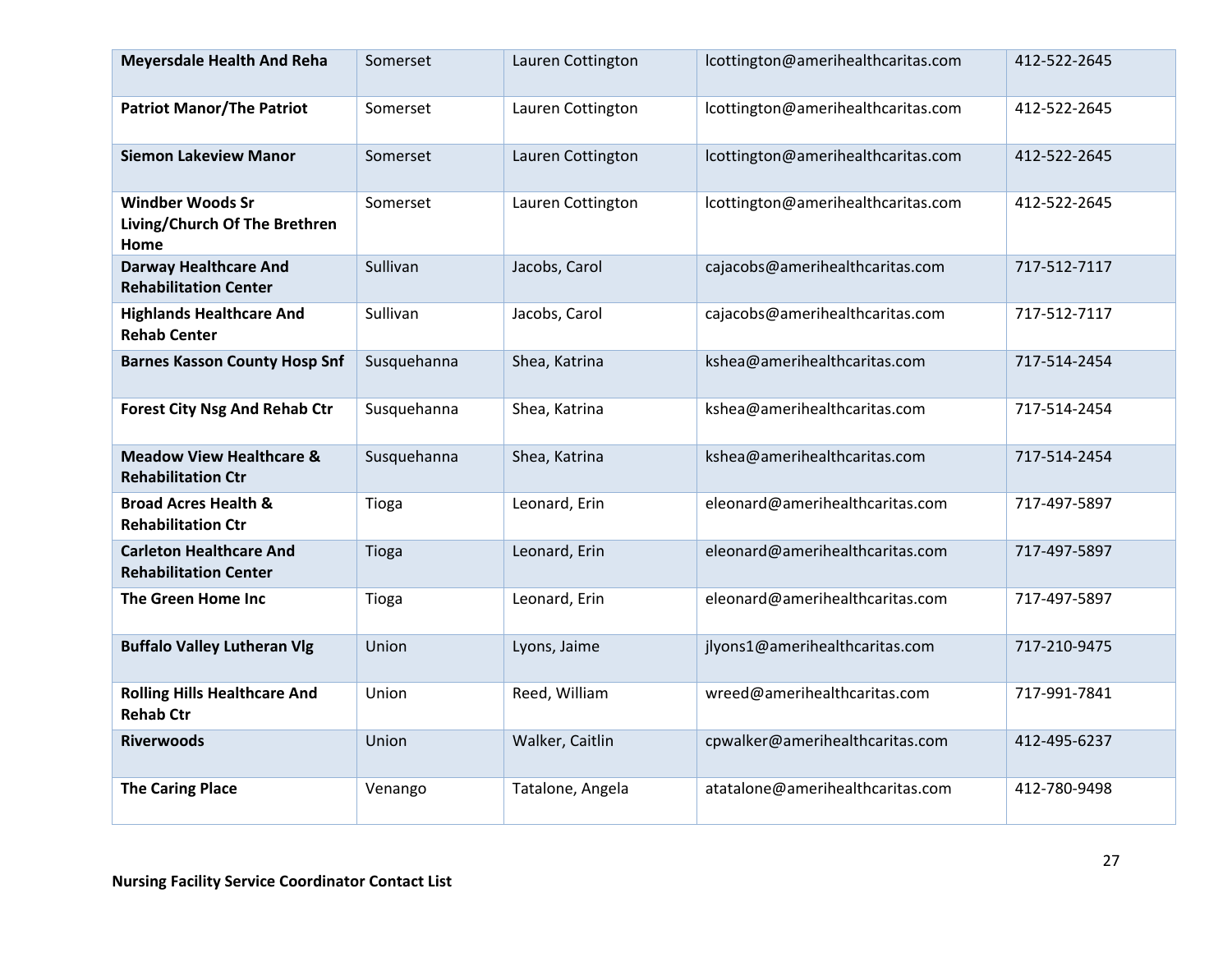| <b>Oakwood Heights Of</b><br><b>Prebyterian Senior Care</b>                                                            | Venango    | Tatalone, Angela    | atatalone@amerihealthcaritas.com   | 412-780-9498 |
|------------------------------------------------------------------------------------------------------------------------|------------|---------------------|------------------------------------|--------------|
| <b>Oil City Healthcare And</b><br><b>Rehabilitation Center</b>                                                         | Venango    | Tatalone, Angela    | atatalone@amerihealthcaritas.com   | 412-780-9498 |
| <b>Sugar Creek Station Skilled Nsg</b><br><b>&amp;Rehab Complex</b>                                                    | Venango    | Tatalone, Angela    | atatalone@amerihealthcaritas.com   | 412-780-9498 |
| <b>Kinzua Healthcare And</b><br><b>Rehabilitation Center</b>                                                           | Warren     | Martone, McKenna    | mmartone@amerihealthcaritas.com    | 412-852-3972 |
| <b>Warren Manor</b>                                                                                                    | Warren     | Martone, McKenna    | mmartone@amerihealthcaritas.com    | 412-852-3972 |
| <b>Rouse-Warren County Home</b>                                                                                        | Warren     | Pollard, Kirsten    | kpollard@amerihealthcaritas.com    | 412-328-3787 |
| <b>Transitions Healthcare-</b><br>Washington                                                                           | Washington | Allenbaugh, Melissa | mallenbaugh@amerihealthcaritas.com | 412-526-8065 |
| <b>Havencrest</b>                                                                                                      | Washington | Brown, Shannon      | srbrown@amerihealthcaritas.com     | 412-660-9973 |
| <b>Mon Valley Care Center</b>                                                                                          | Washington | Brown, Shannon      | srbrown@amerihealthcaritas.com     | 412-660-9973 |
| <b>Manor Care Nursing Home</b><br>Hcr/Canonsburg/Mcmurray                                                              | Washington | Gerhart, Kristen    | kgerhart@amerihealthcaritas.com    | 412-304-7587 |
| <b>Mcmurray Hills Manor</b>                                                                                            | Washington | Gerhart, Kristen    | kgerhart@amerihealthcaritas.com    | 412-304-7587 |
| <b>Golden Living Center South</b><br>Hills/South Hills Health And<br>Rehab/Rehab & Wellnes/South<br><b>Hills Rehab</b> | Washington | Leonard, Hillary    | hleonard@amerihealthcaritas.com    | 412-334-9658 |
| <b>Greenery Center For Rehab And</b><br><b>Nursing/Grenery Speciality</b><br>Care/Scc                                  | Washington | Leonard, Hillary    | hleonard@amerihealthcaritas.com    | 412-334-9658 |
| <b>North Strabane Rehab And</b><br><b>Wellness/Consulate Hc</b>                                                        | Washington | Leonard, Hillary    | hleonard@amerihealthcaritas.com    | 412-334-9658 |
| <b>South Hills Rehabilitation And</b><br><b>Wellness Center</b>                                                        | Washington | Leonard, Hillary    | hleonard@amerihealthcaritas.com    | 412-334-9658 |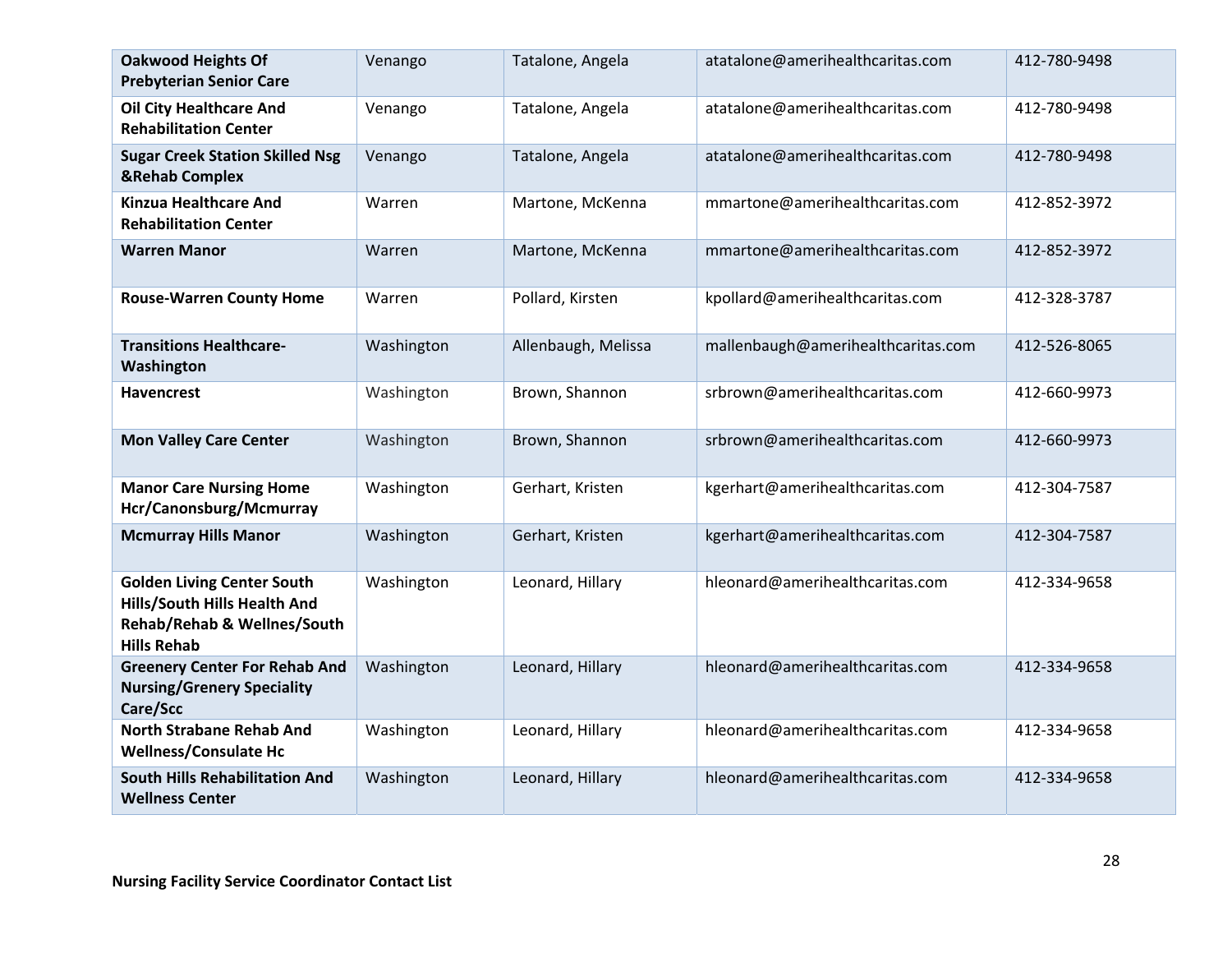| <b>Townview</b>                                                                     | Washington   | Leonard, Hillary  | hleonard@amerihealthcaritas.com | 412-334-9658 |
|-------------------------------------------------------------------------------------|--------------|-------------------|---------------------------------|--------------|
| The Grove At Washington                                                             | Washington   | Ray, Alisa        | aray@amerihealthcaritas.com     | 878-787-0112 |
| <b>Premier Washington</b><br><b>Rehab/Washington County</b><br><b>Health Center</b> | Washington   | Ray, Alisa        | aray@amerihealthcaritas.com     | 878-787-0112 |
| <b>Southmont Psc/Presby Senior</b><br>Care                                          | Washington   | Ray, Alisa        | aray@amerihealthcaritas.com     | 878-787-0112 |
| <b>Ellen Memorial Health Care Ctr</b><br>Inc                                        | Wayne        | Torch, Carol      | ctorch@amerihealthcaritas.com   | 717-497-6332 |
| <b>Wayne Woodlands Manor</b>                                                        | Wayne        | Torch, Carol      | ctorch@amerihealthcaritas.com   | 717-497-6332 |
| <b>Julia Ribaudo Extended Care Ctr</b>                                              | Wayne        | Tressel, Jennifer | jtressel@amerihealthcaritas.com | 717-461-0816 |
| <b>Grove At Irwin/The</b><br><b>Groves/Briarclif Pavilion</b>                       | Westmoreland | Domasky, Amy      | adomasky@amerihealthcaritas.com | 724-672-8921 |
| Latrobe Reg Health &<br><b>Rehab/The Grove At Latrobe</b>                           | Westmoreland | Domasky, Amy      | adomasky@amerihealthcaritas.com | 724-672-8921 |
| <b>Bethlen Home</b>                                                                 | Westmoreland | Halsted, Melanie  | mhalsted@amerihealthcaritas.com | 412-295-1208 |
| <b>Greensburg Care Center</b>                                                       | Westmoreland | Halsted, Melanie  | mhalsted@amerihealthcaritas.com | 412-295-1208 |
| <b>Harmon House Care Center</b>                                                     | Westmoreland | Halsted, Melanie  | mhalsted@amerihealthcaritas.com | 412-295-1208 |
| <b>Oakhill Health And Rehab/Oak</b><br><b>Hill Nursing Home</b>                     | Westmoreland | Halsted, Melanie  | mhalsted@amerihealthcaritas.com | 412-295-1208 |
| <b>Redstone Highlands</b>                                                           | Westmoreland | Halsted, Melanie  | mhalsted@amerihealthcaritas.com | 412-295-1208 |
| <b>Scottdale Healthcare And</b><br>Rehab                                            | Westmoreland | Halsted, Melanie  | mhalsted@amerihealthcaritas.com | 412-295-1208 |
| <b>William Penn Care Center</b>                                                     | Westmoreland | Halsted, Melanie  | mhalsted@amerihealthcaritas.com | 412-295-1208 |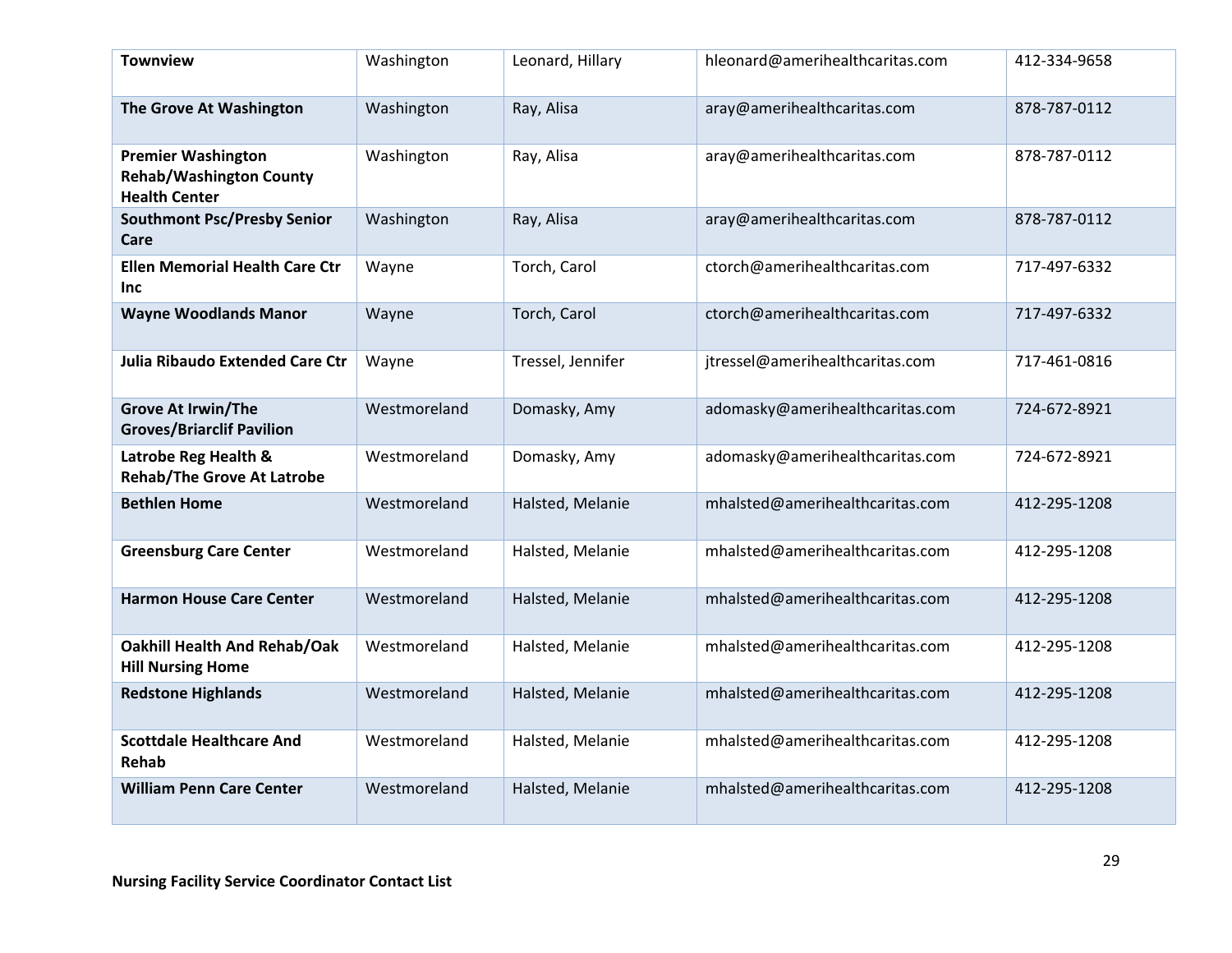| <b>Westmoreland Manor</b>                                                                        | Westmoreland | Hart, Ashlee         | ahart@amerihealthcaritas.com       | 412-295-5626 |
|--------------------------------------------------------------------------------------------------|--------------|----------------------|------------------------------------|--------------|
| <b>Transitions Health</b><br>Care/Irwin/North<br>Huntingdon/Baldock                              | Westmoreland | Onderko, Pamela      | panzur@amerihealthcaritas.com      | 412-660-9946 |
| <b>Mt View Specialty Care</b><br><b>Ccenter/Twin Lakes Rehab &amp;</b><br><b>Hlth</b>            | Westmoreland | Stemple, Bree        | bstemple@amerihealthcaritas.com    | 412-295-6026 |
| <b>Hempfield Manor</b>                                                                           | Westmoreland | Stillwagon, Charlene | cstillwagon@amerihealthcaritas.com | 412-295-3282 |
| Loyalhanna Care Center                                                                           | Westmoreland | Stillwagon, Charlene | cstillwagon@amerihealthcaritas.com | 412-295-3282 |
| <b>Rnc Of Greater</b><br><b>Pittsburgh/Rehab And Nursing</b><br><b>Center</b>                    | Westmoreland | Stillwagon, Charlene | cstillwagon@amerihealthcaritas.com | 412-295-3282 |
| <b>St Anne Home</b>                                                                              | Westmoreland | Stillwagon, Charlene | cstillwagon@amerihealthcaritas.com | 412-295-3282 |
| <b>West Haven Manor</b>                                                                          | Westmoreland | Vavrock, Jamie       | jvavrock@amerihealthcaritas.com    | 724-504-5573 |
| <b>West Haven Nursing</b><br><b>Home/Quality Life</b><br>Services/Qls/West Haven<br><b>Manor</b> | Westmoreland | Vavrock, Jamie       | jvavrock@amerihealthcaritas.com    | 724-504-5573 |
| <b>Murrysville Rehab And</b><br><b>Well/Golden Living Ctr</b>                                    | Westmoreland | Ventura, Mark        | mventura@amerihealthcaritas.com    | 412-660-0210 |
| <b>Belair Healthcare And Rehab</b><br>Center                                                     | Westmoreland | Castle, Mallory      | mcastle@amerihealthcaritas.com     | 412-522-4802 |
| The Gardens At Tunkhannock                                                                       | Wyoming      | Shea, Katrina        | kshea@amerihealthcaritas.com       | 717-514-2454 |
| <b>Manorcare Hith Svcs-</b><br><b>Dallastown</b>                                                 | York         | Jacobs, Kristin      | kjacobs@amerihealthcaritas.com     | 717-216-7876 |
| <b>Manorcare Hith Svcs-York</b><br>South                                                         | York         | Jacobs, Kristin      | kjacobs@amerihealthcaritas.com     | 717-216-7876 |